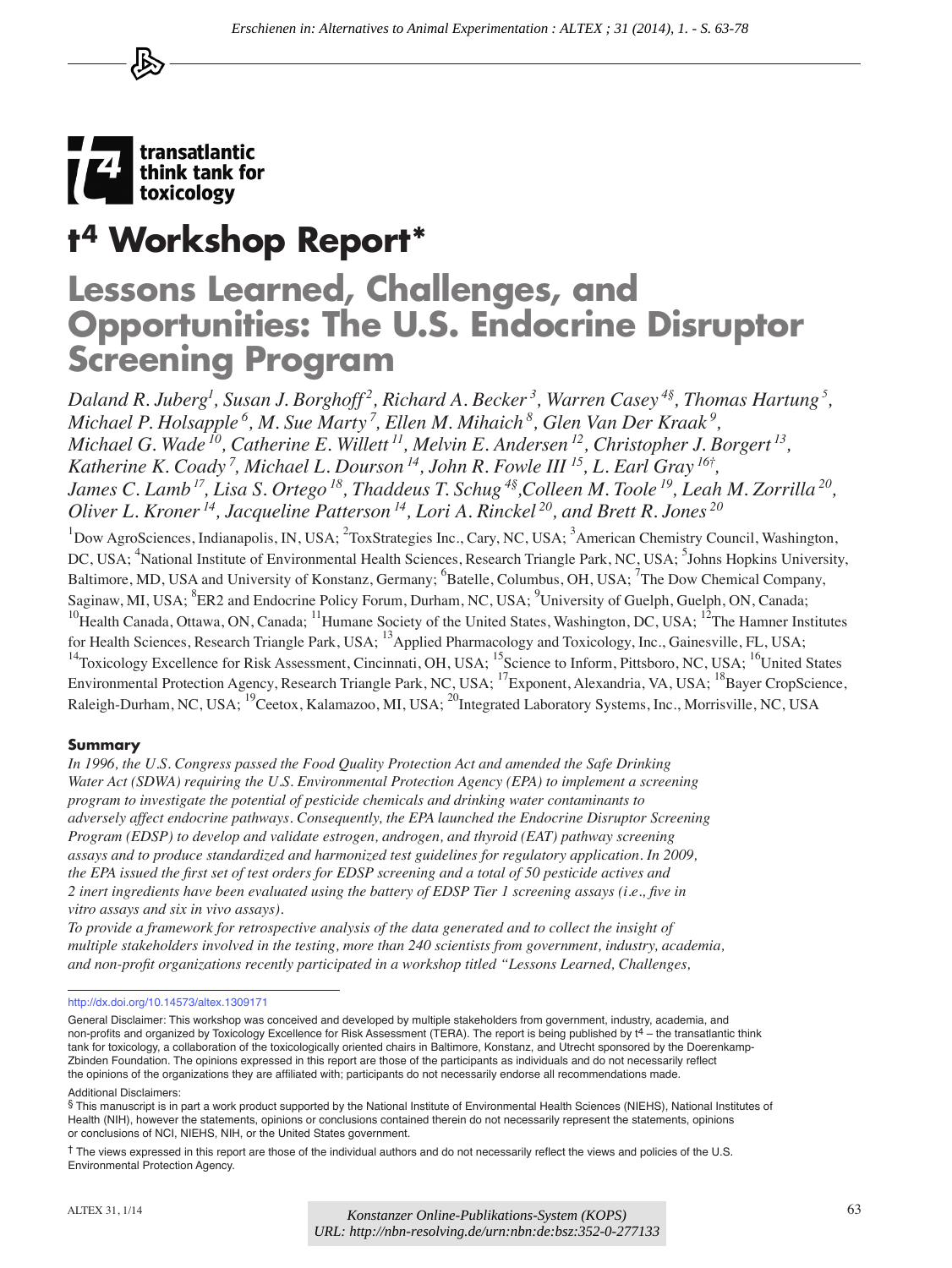*and Opportunities: The U.S. Endocrine Disruptor Screening Program." The workshop focused on the science and experience to date and was organized into three focal sessions: (a) Performance of the EDSP Tier 1 Screening Assays for Estrogen, Androgen, and Thyroid Pathways; (b) Practical Applications of Tier 1 Data; and (c) Indications and Opportunities for Future Endocrine Testing. A number of key findings and recommendations related to future EDSP evaluations emanated from the collective sessions.* 

*Keywords: endocrine disruptors, Tier 1, screening, systematic review, Endocrine Disruptor Screening Program*

## **Executive summary**

In response to public and scientific concern that various environmental chemicals may interfere with endocrine function in humans and wildlife, in 1996, the U.S. Congress passed the Food Quality Protection Act (FQPA) and amended the Safe Drinking Water Act (SDWA) requiring the U.S. Environmental Protection Agency (EPA) to implement a screening program to investigate the potential of pesticide chemicals and drinking water contaminants to adversely affect endocrine pathways. Consequently, the EPA launched the Endocrine Disruptor Screening Program (EDSP) and invested considerable time and effort over a number of years to develop and validate estrogen, androgen, and thyroid (EAT) pathway screening assays and to produce standardized and harmonized test guidelines for regulatory application. In 2009, the EPA issued the first set of test orders for EDSP screening and a total of 50 pesticide actives and 2 inert ingredients have been evaluated using the battery of EDSP Tier 1 screening assays (i.e., five *in vitro* assays and six *in vivo* assays) and the data submitted for review by EPA. In June 2013, EPA announced the second set of substances for EDSP Tier 1 screening, consisting of 41 pesticide active ingredients and 68 chemicals identified under the SDWA.

In order to provide a framework for retrospective analysis of the data generated and to collect the insights of multiple stakeholders involved in the testing, more than 240 scientists from government, industry, academia, and non-profit organizations participated in a workshop on the EDSP in April 2013. The workshop focused on the science and experience to date with the EDSP and identified opportunities to inform ongoing and future efforts to evaluate the endocrine disruption potential of chemicals. The workshop included presentations from invited speakers across three sessions, with each session followed by panel/ audience participation and additional invited experts serving as discussants. A number of key points and recommendations emanated from the collective sessions and are summarized below.

## **Performance of the EDSP Tier 1 screening assays for estrogen, androgen, and thyroid pathways**

- Challenges in conducting the *in vitro* assays were identified and modifications that have been implemented by laboratories were shown to confer significant improvement in performance.
- Tier 1 *in vivo* mammalian assays have generally provided relevant information for informing on EAT activity, although several technical and interpretive challenges have been encountered in both the Hershberger and pubertal assays.
- A number of technical challenges have been encountered in the two non-mammalian screening assays and resolution of these challenges will improve future utility of generated data.
- The data generated from the Tier 1 screening assays are not appropriate to use in isolation for risk assessment purposes owing to the inability to adequately inform on adversity of effect, dose-response, and relevance to human exposure, although in some cases, these data may be used in conjunction with other toxicity data during the risk assessment process.
- Results from high concentrations/doses may overwhelm normal physiological function, and such data should be evaluated for biological significance to determine if they are scientifically relevant for use in screening for the potential to disrupt the endocrine system.

## **Practical application of Tier 1 data**

- A systematic and transparent weight-of-evidence approach, incorporating dose-response data, other scientifically relevant information (OSRI) and mode(s) of action data (MOA) (when available), can inform decisions related to interpretation of Tier 1 data and whether Tier 2 testing is needed.
- A logic-based decision tree strategy for staging the EDSP Tier 1 screening assays may permit the attenuation of the EDSP and allow "gatekeeper" assays to inform subsequent testing requirements.
- Due to newness of the generated data to date and the challenge with interpretation of Tier 1 data, coupled with extensive animal use and cost of Tier 2 testing, a proposal for consideration of a Tier 1.5 approach that could include refined assessments and exploration of MOA should be considered.
- The selection of dose levels and exposure concentrations for the Tier 1 assays was a focal area of discussion that should be given increased attention in future screening.
- The assessment and application of alternative test data (e.g., ToxCast™, adverse outcome pathway data) could be useful in replacing Tier 1 screening assays provided that sufficient scientific validation of alternative approaches has been achieved for use in regulatory decision-making.

## **Indications and opportunities for future endocrine testing**

– The EPA's vision for the EDSP –  $21<sup>st</sup>$  Century (EDSP21) focuses on utilization of high throughput screening (HTS) assays and computational modeling to prioritize chemicals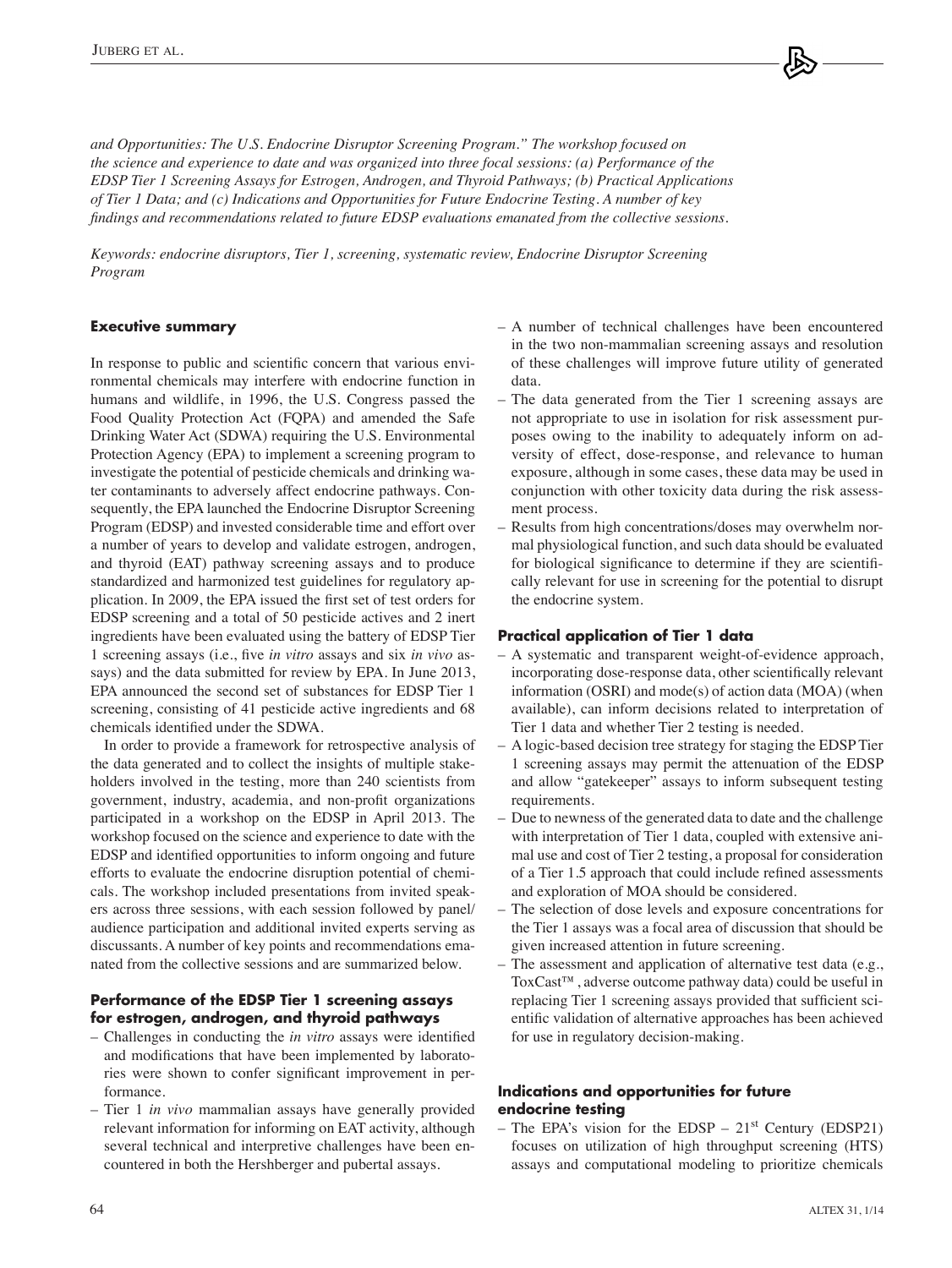for the EDSP, and, over a longer-time period, replace Tier 1 screening (U.S. EPA, 2011a).

- A framework for a validation strategy that would provide the evidence required for acceptance of HTS assays and prediction models for regulatory applications should be developed and reviewed by multiple stakeholders and independent reviewers for subsequent implementation.
- There are multiple centers of research that continue to advance thinking around potential for perturbation of endocrine pathways, including specific focal areas such as low-dose behavior, pathways of toxicity, and reverse toxicokinetics, all of which may inform Tier 1 screening data and beyond.
- Explicit consideration of human and ecological exposure potential could be valuable in future prioritization and decision making efforts.
- Current collaborations aimed at improvement of exposure assessment and reverse dosimetry screening with HTS data offer promise for developing a risk-based decision tool which could initially be used for priority setting and eventually for risk assessment purposes.
- Collaboration, coordination, and communication among the regulatory community and stakeholders are vital to insuring future scientific relevance and success of the EDSP program for informing on endocrine potential and for protection of human health and the environment.

#### **1 Introduction**

In response to public and scientific concern that various environmental chemicals may interfere with endocrine function in humans and wildlife, the U.S. Congress in 1996 passed the Food Quality Protection Act (FQPA) and amended the Safe Drinking Water Act (SDWA), which authorized the U.S. Environmental Protection Agency (EPA) to implement a screening program to investigate the potential of pesticides and drinking water contaminants to adversely affect some endocrine pathways (U.S. EPA, 1996a,b). Following an extensive review of the issues related to endocrine screening and testing by a formal advisory committee, the EPA launched the Endocrine Disruptor Screening Program (EDSP). The EPA, in collaboration with the Organisation for Economic Co-operation and Development (OECD), invested considerable time and effort over a number of years to develop and validate the necessary estrogen, androgen, and thyroid (EAT) pathway screening tests and to produce standardized and validated test guidelines for regulatory application.<sup>1</sup>

In 2009, the EPA issued the first set of test orders for EDSP screening of pesticide chemicals (i.e., both active ingredients and inerts). A total of 50 pesticide actives and 2 inert ingredients were recently evaluated using some or all of the battery of EDSP Tier 1 screening assays (i.e., five *in vitro* assays, four *in vivo* mammalian assays, and two *in vivo* non-mammalian assays) and the data were submitted to the EPA for review. The initial screening yielded large volumes of data derived from numerous

laboratories on a variety of chemical classes. Furthermore, in a recent EDSP public document, the EPA estimated that approximately 10,000 unique chemicals could potentially fall within the screening and prioritization universe under the FQPA and SDWA authorities (U.S. EPA, 2012). Due to the large number of chemicals and the recognition that the EDSP battery of assays requires significant time and resources (estimates range up to one million U.S. dollars and over 500 animals per chemical) for Tier 1 screening (Willett et al., 2011; U.S. EPA, 2013), a public workshop was organized to discuss the latest findings and experiences with the EDSP to ensure that opportunities for improvement, efficiencies, and scientific advancement are considered and adopted as appropriate in future EDSP prioritization, screening, and testing. The workshop specifically focused upon the results from the initial phase of screening, since it represents the first comprehensive experience utilizing these assays individually and as a battery in a regulatory context. It was designed to focus on the science and experiences to date and was not intended to be a forum to discuss individual chemicals and their performance in the Tier 1 screens. The collective experience and insight of the practitioners and laboratories involved in conducting the screening provides an unprecedented opportunity to retrospectively discuss the lessons learned and challenges encountered in order to identify opportunities for program refinement and advancement.

The public workshop, titled "*Lessons Learned, Challenges, and Opportunities: The U.S. Endocrine Disruptor Screening Program*," was held at the North Carolina Biotechnology Center in Research Triangle Park, North Carolina, USA on April 23-24, 2013. The workshop was also offered as a free webinar broadcast in real time. The workshop was conceived, developed, and actively organized by a consortium of interested stakeholders representing research institutions, government, industry, academia, animal welfare groups, and non-profit organizations (see Tab. 1). Dr Daland Juberg (Dow AgroSciences) and Dr Susan Borghoff (Integrated Laboratory Systems (ILS), Inc.) co-chaired the organizing committee and workshop.

#### **Tab. 1: EDSP Workshop Organizing Committee Members** Affiliations are for identification purposes only.

- Daland Juberg, Dow AgroSciences, Co-Chair
- Susan Borghoff, Integrated Laboratory Systems, Co-Chair
- Richard Becker, American Chemistry Council (ACC)
- Warren Casey, National Institute of Environmental Health Sciences (NIEHS)
- Thomas Hartung, Center for Alternatives to Animal Testing (CAAT), Johns Hopkins University
- Michael Holsapple, Battelle Memorial Institute
- Sue Marty, The Dow Chemical Company
- Ellen Mihaich, Endocrine Policy Forum and Environmental and Regulatory Resources
- Glen Van Der Kraak, University of Guelph
- Michael Wade, Health Canada
- Catherine Willett, Humane Society of the United States

<sup>1</sup> <http://www.epa.gov/endo/pubs/edspoverview/index.htm>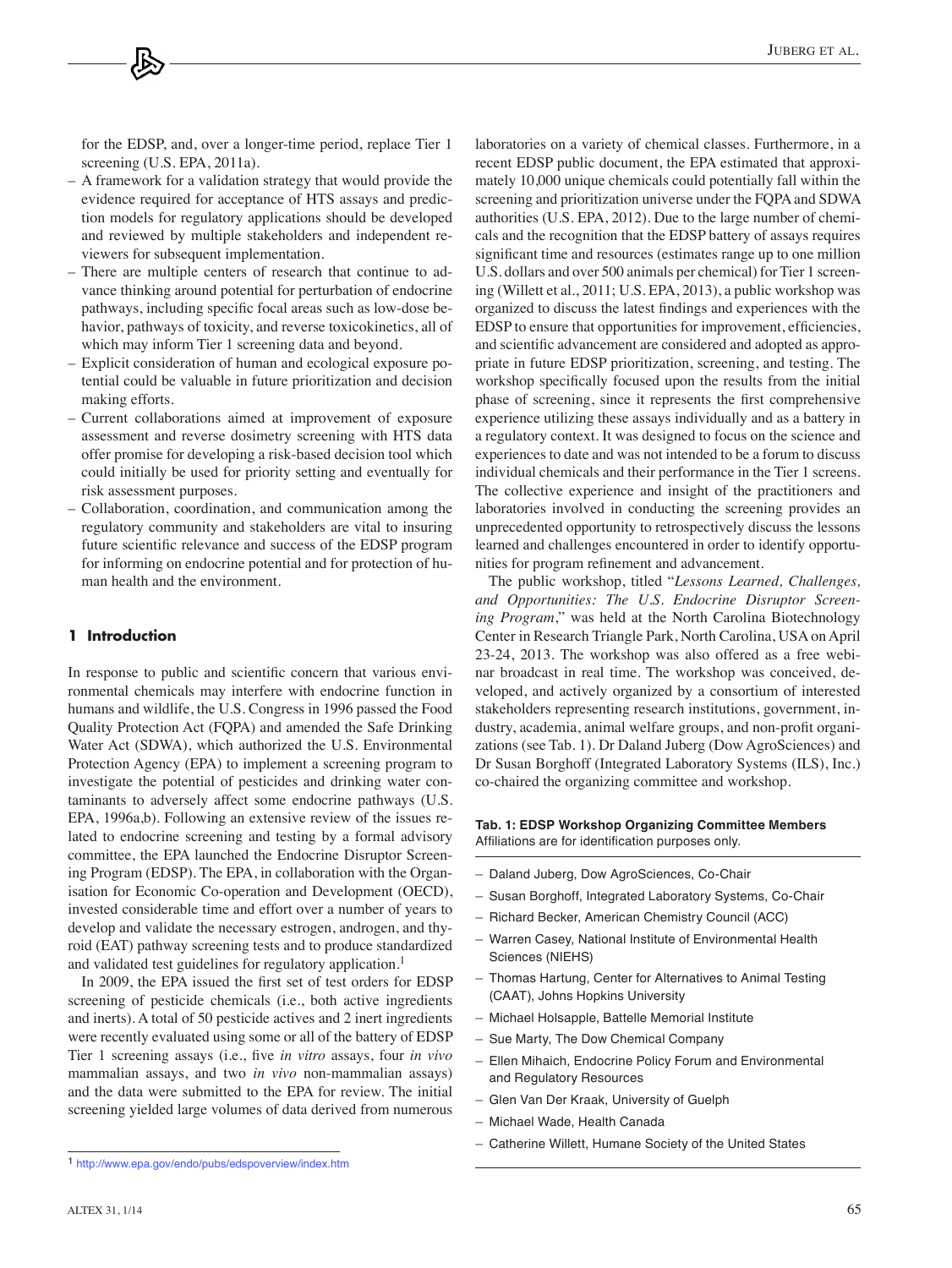The specific objectives of the workshop were to:

- Provide participants with knowledge gained and lessons learned, including assay performance, by laboratories and organizations that performed testing on the Tier 1 chemicals.
- Identify challenges and best practices in the technical and biological assessment of endocrine activity.
- Discuss insights on the challenges of integrating and interpreting the data collected from Tier 1 assays (e.g., weight of evidence approaches and signature patterns).
- Explore insights on biological mechanisms relevant to endocrine modulation and their application in assay result interpretation and decision-making.
- Engage perspectives from a range of stakeholders, including academia, government, industry, and non-government organizations on the future implementation, challenges, and opportunities regarding the screening and evaluation of potential endocrine active chemicals using 21<sup>st</sup> century tools and methodologies.

The workshop was divided into four sessions: Session I: Performance of the EDSP Tier I Screening Assays, Insights from Conducting Assays for List 1 Chemicals; Session II: Practical Applications of Tier 1 Data; Session III: Considerations in the Future of Endocrine Testing; and Session IV: Participant Discussion. The first three sessions commenced with formal presentations, each followed by a panel/audience question and answer session with additional invited experts serving as discussants. The workshop concluded with a fourth open audience session to provide all participants an opportunity to present their perspectives or concerns regarding the future of the EDSP. The workshop program and presentations are available online at: [http://](http://www.tera.org/peer/edsp/) [www.tera.org/peer/edsp/. Ta](http://www.tera.org/peer/edsp/)ble 2 lists speakers, session chairs, and panel discussants.

Over 240 scientists from government, industry, academia, and non-profits attended the workshop, of which more than 140 scientists participated in person and over 100 remotely via webinar. It is hoped that the discussion and outcomes of the workshop will inform and support improvements in: 1) the Tier 1 screening assays; 2) the sequence and staging of Tier 1 assays and interpretation of the Tier 1 battery; and (3) advancing the design and implementation of high throughput and non-animal methods in the EDSP – 21st Century (EDSP21) and Toxicity Testing in the 21st Century (TT21C) efforts. This report summarizes the presentations and major themes of the discussions and comments. In presenting the participants' comments and opinions we have not attempted to identify who was speaking or assign attribution to any individual. The comments and recommendations should not be considered to necessarily reflect a consensus or agreement amongst those attending the workshop. In some instances, the comments summarized may be from a single individual, in other cases the text is a synthesis of the discussions or recommendations offered by a number of participants.

# **2 Workshop Session I: Performance of the EDSP Tier 1 screening assays; insights from conducting assays for List 1 chemicals**

## **2.1 Plenary presentations**

This session focused on the conduct and performance of the eleven EDSP Tier 1 screening assays (see Tab. 3), highlighting specific challenges and recommended solutions based on their individual experiences to date. Three invited experts from laboratories involved in conducting the assays presented their experiences and discussed ideas for improving future EDSP testing. They also addressed the interpretation of individual assays with an emphasis on the challenges of interpreting apical assays and on achieving performance criteria.

**Tab. 2: The four sessions of the workshop** *on Lessons Learned, Challenges, and Opportunities: The U.S. Endocrine Disruptor Screening Program***\*, listing session chairs, presenters, and discussants**

| Session I: Performance of EDSP Tier 1 Screening Assays                                                                                                                                      |  |  |  |  |
|---------------------------------------------------------------------------------------------------------------------------------------------------------------------------------------------|--|--|--|--|
| Session Chair: Susan Borghoff (ILS)                                                                                                                                                         |  |  |  |  |
| Presenters: Colleen Toole (Ceetox), Leah Zorrilla (ILS), Katherine Coady (Dow Chemical)                                                                                                     |  |  |  |  |
| Panel Discussants: Ronald Biever (Smithers Viscient), Donald Stump (WIL Research), Kun (Sue) Yi (Syngenta)                                                                                  |  |  |  |  |
| Session II: Practical Applications of Tier 1 Data                                                                                                                                           |  |  |  |  |
| Session Chair: Sue Marty (Dow Chemical)                                                                                                                                                     |  |  |  |  |
| Presenters: Earl Gray (EPA), Sue Marty (Dow Chemical), Christopher Borgert (APT)                                                                                                            |  |  |  |  |
| Panel Discussants: Kevin Crofton (EPA), Ellen Mihaich (ER2), Patricia Bishop (PETA)                                                                                                         |  |  |  |  |
| Session III: Considerations for Future Endocrine Testing                                                                                                                                    |  |  |  |  |
| Session Chairs: John R. Fowle III (EPA, retired), Richard Becker (ACC), Warren Casey (NIEHS)                                                                                                |  |  |  |  |
| Presenters: David Dix (EPA), Melvin Andersen (Hamner Institutes), Thomas Hartung (CAAT), Catherine Willett (Humane Society<br>USA), Lisa Ortego (Bayer CropScience), Thaddeus Schug (NIEHS) |  |  |  |  |
| Session IV: Open Discussion (James Lamb [Exponent], Michael Dourson [TERA], session chairs)                                                                                                 |  |  |  |  |
| * The complete workshop agenda, including introductory and concluding presentations, is available online at http://tera.org/peer/edsp/                                                      |  |  |  |  |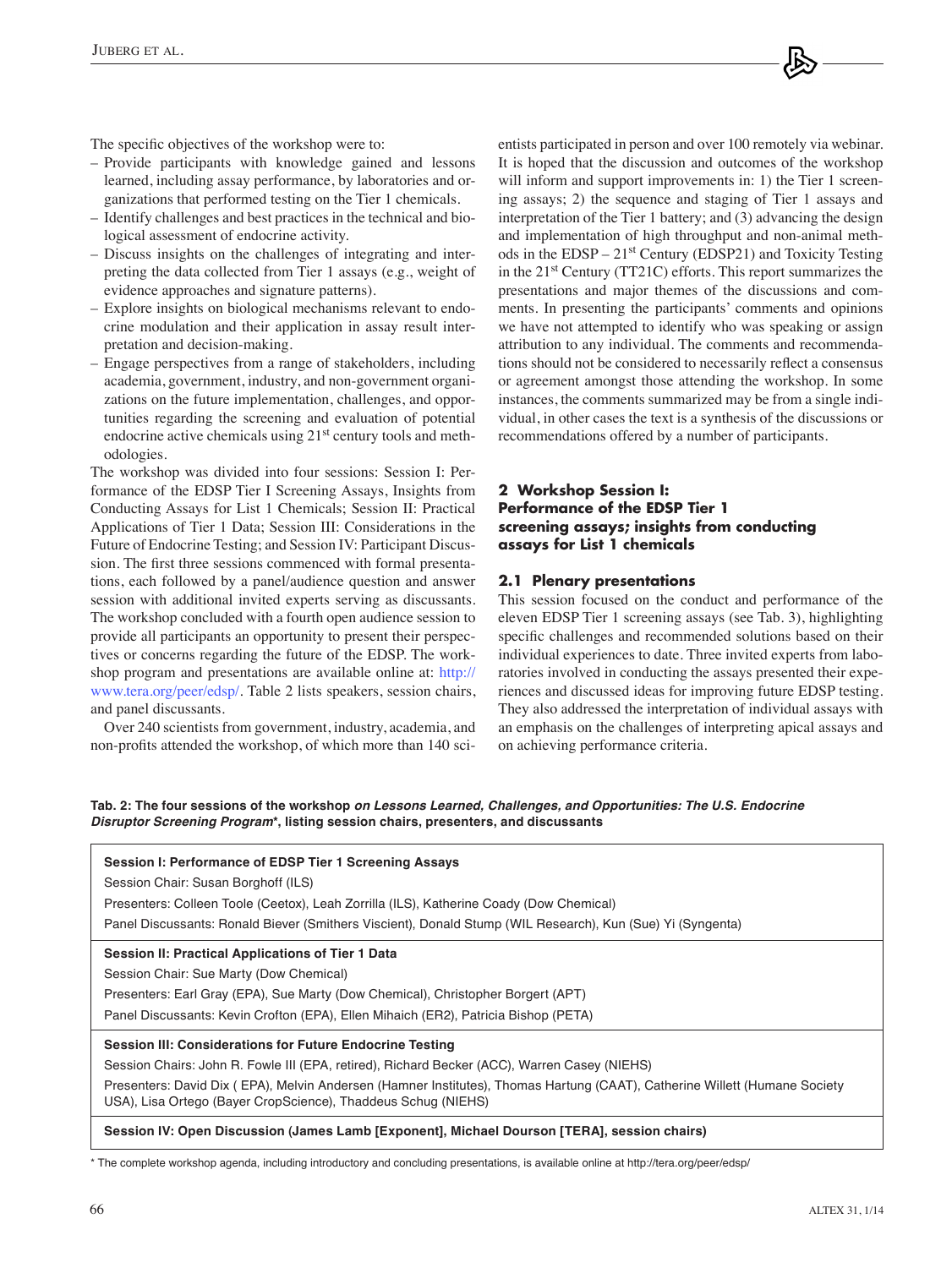The opening presentation by Dr Colleen Toole (CeeTox Laboratories) entitled "*Review of In Vitro Assays – Validation Results and Methods for Improving In Vitro Tier 1 Endocrine Disruption Screening Assays*" provided an overview of: 1) the five *in vitro* Tier 1 assays (see Tab. 3); 2) achieving the performance criteria for the *in vitro* assays; and 3) the challenges in conducting these assays. The presentation also discussed specific technical modifications that can be implemented for the successful conduct of each assay while still adhering to the EPA Office of Chemical Safety and Pollution Prevention (OCSPP) guidelines that resulted in significant improvements in screening assay performance.

The ERTA (Estrogen Receptor Transactivation Assay, see Tab. 3) measures luminescence produced by binding of a ligand to the estrogen receptor (ER) with subsequent transcription of a luciferase reporter gene. Overall, the performance criteria outlined in the EPA guideline for the four reference chemicals were met except with the weak positive,  $17\alpha$ -methyl testosterone (17 $\alpha$  MT). Dr Toole recommended that evaluating a strong antagonist such as, ICI 182,780 in the ERTA assay would help in assay interpretation because it blocks specific ER-mediated responses allowing the identification of non-specific (i.e., nonhER $\alpha$ -mediated) induction of the luciferase gene. This approach significantly reduces the potential false positive results. Additional modifications for the ERTA include alterations in the plate format to eliminate the edge effect and increasing the number of replicates (3 to 6 per concentration) to account for variability in the response.

In general, both the ER and androgen receptor (AR) (see Tab. 3) binding assays performed reasonably well as designed with the performance criteria outlined in the guidelines. These assays have been used for decades and are considered to be the "gold standard" for identifying substances that bind to either the ER or AR. However, a few challenges exist for both assays. First, when a test substance is identified to potentially interact with one of these receptors, secondary experiments should be conducted to determine if the interaction of the chemical with the receptor is a potential false positive (Laws et al., 2006). Another challenge for both of these assays is the use of rat uterine cytosol and rat prostate cytosol for the ER and AR assays, respectively. Using rat tissue cytosol as a source of receptor for both assays increases the use of animals and the need to characterize each preparation prior to use in the assay. Also, the volumes of solutions and different buffers used in the ER and AR assays create laboratory inefficiencies and, for the AR binding assay, two thirds of the cytosol preparation are not used in the assay and are subsequently discarded. Dr Toole suggested that EPA accept modifications in these assays when proficiency can be demonstrated with reference compounds.

The steroidogenesis assay (see Tab. 3) is designed to evaluate chemicals that affect the steroidogenesis pathway by evaluating statistically significant increases or decreases in estradiol and testosterone. This assay uses the H295R cell line. One of the challenges associated with this assay was the concentration of 22R-hydroxycholesterol (22RCH) recommended in the guidelines to increase basal levels of estradiol. Dr Toole stated that 40  $\mu$ M of 22RHC significantly decreases cell viability and suggested that the guideline be modified with this information. Dr Toole modified the plate format from 24- to 48-well plates, thereby increasing the number of replicates per exposure concentration (3 to 6) and allowing identification of outliers in testosterone and estradiol levels.

The purpose of the aromatase assay (see Tab. 3) is to evaluate chemicals that inhibit the ability of CYP19 to convert androgen to estrogen using human recombinant microsomes as the source of aromatase. Although the aromatase assay performed reasonably well within the performance criteria outlined in the guidelines, the assay is performed in test tubes (not plate based), making it labor and time intensive. Dr Toole proposed miniaturizing the assay to decrease time and resources.

In summary, Dr Toole noted that the *in vitro* assays performed reasonably well. She recommended that there should be a reevaluation of the reference control data from all laboratories that conducted these assays and that these datat should be used to update the performance criteria in the OCSPP guidelines.

The second presentation was given by Dr Leah Zorrilla (ILS, Inc.) and entitled "*Review of in vivo Mammalian Assays – Challenges and Considerations for Conducting and Interpreting these Screening Assays*." Dr Zorrilla reviewed the four *in vivo* mammalian Tier 1 assays (see Tab. 3) regarding: 1) dose selection; 2) study conduct and performance criteria; and 3) challenges and solutions encountered. A positive aspect of using *in vivo* models is that they incorporate absorption, distribution, metabolism, and excretion of test substances, including evaluation of the metabolites as well as the parent substance. The pubertal assays were optimized to screen for the impact of disrupting the estrogen, androgen, and/or thyroid pathways on the developing endocrine system during pubertal maturation. The uterotrophic assay screens for potential estrogenic activity and can be performed in immature intact females or ovariectomized adult rats. The Hershberger bioassay is conducted to screen for both potential androgenic and anti-androgenic activity in the adult male castrated rat. Redundant endpoints are evaluated across these assays (e.g., tissue weights, hormones, and histopathology) and can provide information to inform about mode of action (MOA).

Dr Zorrilla noted that the uterotrophic and Hershberger assays were straightforward to conduct with relatively few challenges. For the uterotrophic assay, laboratories had little difficulty conducting or interpreting these data. A majority of uterotrophic assays conducted involved oral administration of the test substance to ovariectomized adult animals. Dr Zorrilla mentioned that caution should be taken when interpreting the results from a Hershberger assay if the test substance is a hepatic enzyme inducer. Administration of exogenous testosterone to a castrated animal when there is increased metabolic capability could increase testosterone metabolism, resulting in less testosterone available to maintain accessory sex tissue weights. This could then result in a decrease in organ weights because the animals are unable to synthesize more testosterone in response to the enhanced metabolism. Thus, compounds that enhance testosterone metabolism/clearance can yield an antiandrogenic response in the Hershberger assay and therefore this MOA may be misclassified as interaction with the androgen receptor or  $5\alpha$ -reductase inhibition (Freyberger et al., 2007; Marty, 2013).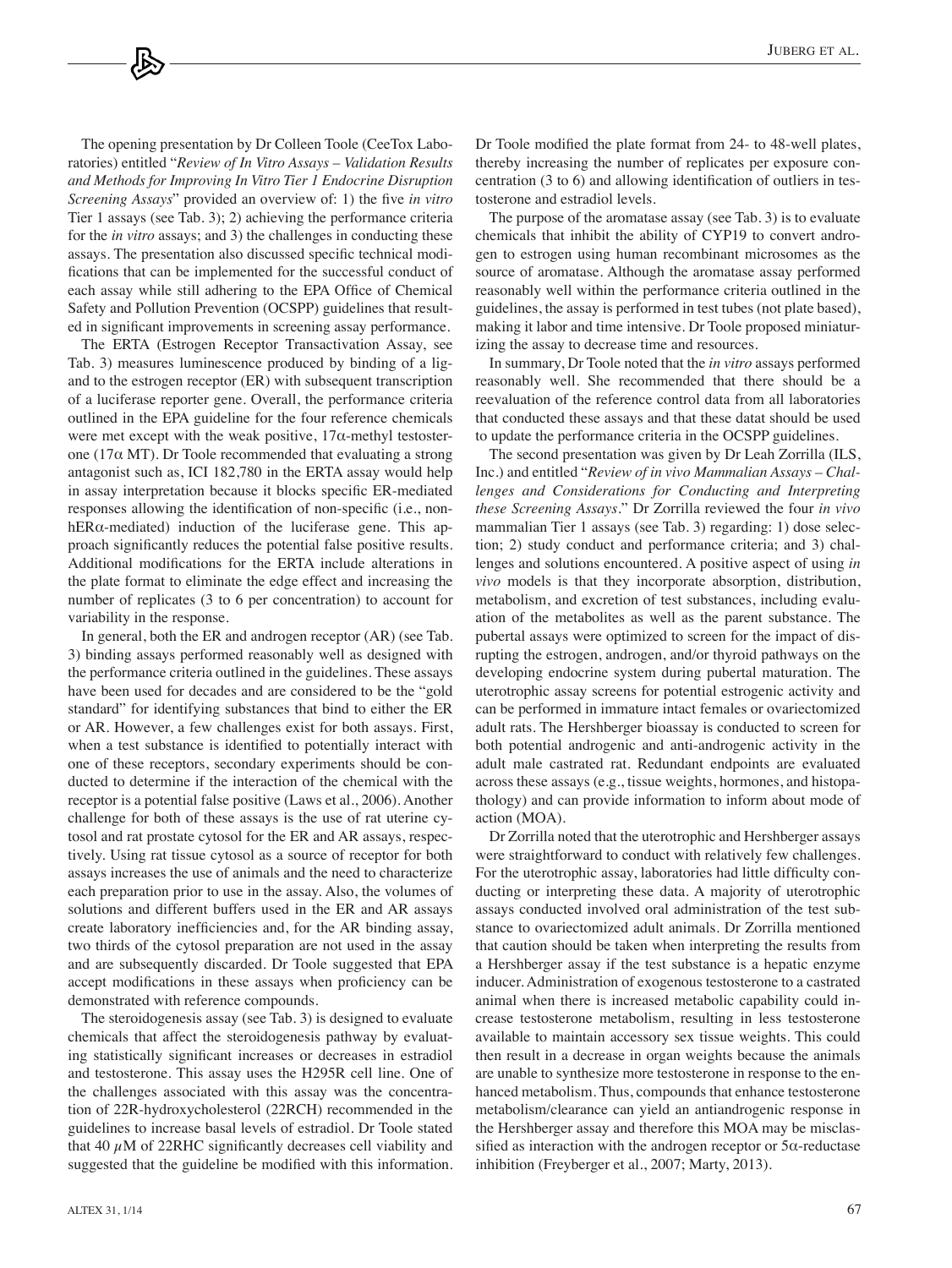## **Tab. 3: The EDSP Tier 1 screening battery**

| <b>Test</b>                                                                                              | <b>OCSPP Harmonized</b><br>Test Guidelines <sup>1</sup> | Intended Purpose of the Screening Assay                                                                                                                                                                                                                                                                                                                                     |  |  |  |  |
|----------------------------------------------------------------------------------------------------------|---------------------------------------------------------|-----------------------------------------------------------------------------------------------------------------------------------------------------------------------------------------------------------------------------------------------------------------------------------------------------------------------------------------------------------------------------|--|--|--|--|
| In vitro                                                                                                 |                                                         |                                                                                                                                                                                                                                                                                                                                                                             |  |  |  |  |
| Steroidogenesis (human<br>cell line - H295R)                                                             | 890.1550                                                | To identify chemicals that affect the synthesis of sex steroid hormones<br>(e.g., estradiol/estrone and testosterone)                                                                                                                                                                                                                                                       |  |  |  |  |
| Aromatase (human<br>recombinant microsomes)                                                              | 890.1200                                                | To identify chemicals that inhibit the catalytic activity of aromatase,<br>the enzyme responsible for the conversion of androgens to estrogens                                                                                                                                                                                                                              |  |  |  |  |
| Estrogen Receptor (ER)<br>binding (rat uterine cytosol)                                                  | 890.1250                                                | To assess the ability of a chemical to interact with estrogen receptors (ERs)<br>isolated from rat uterus using a competitive binding assay                                                                                                                                                                                                                                 |  |  |  |  |
| Androgen Receptor (AR)<br>binding (rat prostate cytosol)                                                 | 890.1150                                                | To assess the ability of a chemical to compete with radiolabeled R1881<br>(synthetic androgen) for binding in rat ventral prostate tissue homogenate                                                                                                                                                                                                                        |  |  |  |  |
| Estrogen receptor (ER) -<br>(hERa) transcriptional<br>activation (ERTA) – Human<br>cell line (HeLa-9903) | 890.1300                                                | To assess the ability of a chemical to bind the ER and subsequently<br>transactivate an ER responsive element driven reporter gene demonstrating<br>an activation of an agonist response                                                                                                                                                                                    |  |  |  |  |
| In vivo                                                                                                  |                                                         |                                                                                                                                                                                                                                                                                                                                                                             |  |  |  |  |
| Hershberger (rat)                                                                                        | 890.1400                                                | To screen for potential androgen agonists, androgen antagonists, and<br>5a-reductase inhibitors using a short term in vivo assay that measures<br>accessory sex tissue weights in castrated male rats                                                                                                                                                                       |  |  |  |  |
| Uterotrophic (rat)                                                                                       | 890.1600                                                | To screen for potential estrogenic chemicals using a short-term in vivo<br>assay that measures uterine weights in ovariectomized adult or female<br>immature rats                                                                                                                                                                                                           |  |  |  |  |
| Pubertal male (rat)                                                                                      | 890.1500                                                | To detect test substances with androgenic/antiandrogenic or antithyroid<br>activity, or which alter steroidogenesis or hypothalamic-pituitary-gonadal<br>function by examining puberty onset, organ weights (reproductive, accessory<br>sex tissues, and thyroid), histopathology (reproductive organs and thyroid)<br>and serum hormone levels (testosterone, T4, and TSH) |  |  |  |  |
| Pubertal female (rat)                                                                                    | 890.1450                                                | To detect test substances that have estrogenic/antiestrogenic or antithyroid<br>activity, or which alter steroidogenesis or hypothalamic-pituitary-gonadal<br>function by examining puberty onset, estrous cyclicity, organ weights<br>(ovaries, uterus, thyroid), histopathology (reproductive organs and thyroid),<br>and serum hormone levels (T4 and TSH)               |  |  |  |  |
| Amphibian metamorphosis<br>(frog)                                                                        | 890.1100                                                | To detect substances that may interfere with the normal function of<br>the hypothalamic-pituitary-thyroid (HPT) axis by examining the progression<br>of amphibian metamorphosis                                                                                                                                                                                             |  |  |  |  |
| Fish short-term reproduction                                                                             | 890.1350                                                | To detect test substances that have estrogenic/antiestrogenic, or<br>androgenic/antiandrogenic activity, or which alter steroidogenesis, or<br>hypothalamic-pituitary-gonadal function in fish by evaluating reproductive<br>performance, secondary sex characteristics, gonadosomatic index,<br>gonadal histopathology and vitellogenin levels                             |  |  |  |  |

1 OCSPP Harmonized Test Guidelines: http://www.epa.gov/ocspp/pubs/frs/publications/Test\_Guidelines/series890.htm

In each of the four mammalian assays it was necessary to select a dose that approached, but did not exceed the maximum tolerated dose (MTD) as defined in the individual assay guidelines. Although there was an extensive set of data on the substances on the first list of chemicals screened in these assays, for many of these studies the substances were not administered by oral gavage or conducted using juvenile animals. This presented a significant challenge and resulted in the need for laboratories to conduct dose range-finding studies using animals of similar ages as required by the EDSP test guideline and dosing over a period of 1 to 2 weeks. Dose range-finding studies increased the number of laboratory animals  $(\sim]30$  rats) required per test substance and insured that the high dose selected approached, but did not exceed, the MTD, providing confidence that the assays would not need to be repeated. Unless there is an adequate existing data set on the substance containing dose levels from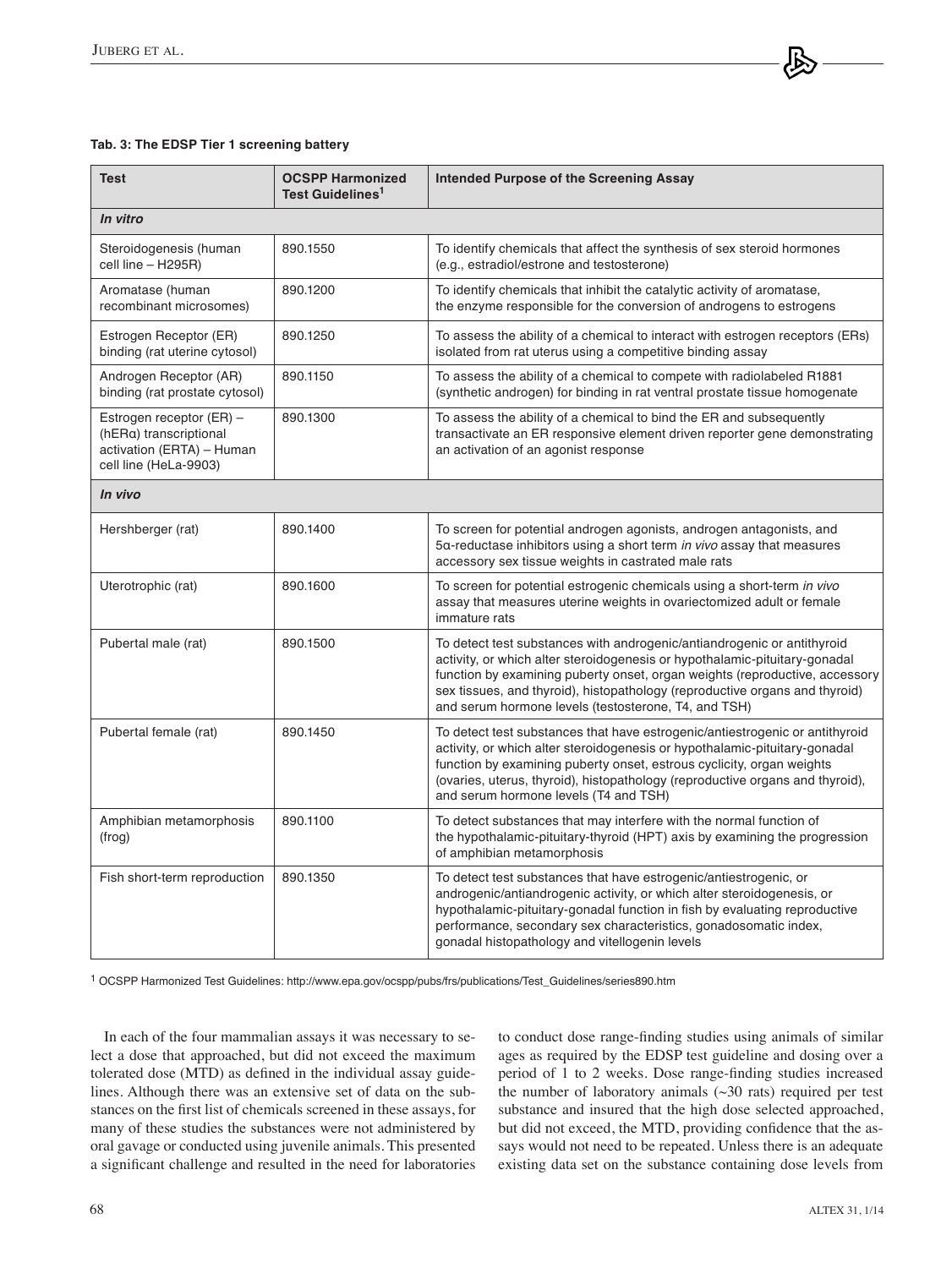oral administration to juvenile animals, the recommendation at this time is to conduct these dose range-finding studies.

Although most of the performance criteria were met with ease in both the male and female pubertal assays, male kidney weight, adrenal weights, and male serum thyroid stimulating hormone (TSH) levels were consistently outside the limits of the performance criteria, as stated in the guidelines, across various testing laboratories. In addition, interpretation of changes in T4 and TSH levels without corresponding changes in thyroid weight or thyroid follicular cell height and colloid area proved to be challenging. Some of the changes in these hormone levels may be the result of hepatic enzyme induction, which can alter the clearance of these hormones. Although the liver weight is measured in the pubertal assays, it is optional in the Hershberger assay. One recommendation for both assays is to include liver weight and retain the liver, using preservation methods suitable for subsequent biochemical measurements, in case further analysis of hepatic enzyme induction is necessary to assist in interpreting putative anti-androgen effects in the Hershberger assay and putative thyroid antagonism in the pubertal assays.

Dr Zorrilla also proposed that it would be helpful for EPA to provide: 1) clarification on the statistical analyses for future test orders, specifically in the two pubertal assays where multiple statistical analyses are required on the same data; and 2) more specific guidance on interpretation of thyroid-related endpoints and histopathology of the thyroid and reproductive organs so that there is consistency in the evaluation of these endpoints.

Dr Katherine Coady (The Dow Chemical Company) in a presentation entitled "*Review of Non-mammalian Assays – Challenges and Potential Solutions for the Conduct and Interpretation of the Amphibian Metamorphosis Assay and the Fish Short Term Reproduction Assay*" provided a detailed review of the performance of the two non-mammalian EDSP Tier 1 assays: the amphibian metamorphosis assay (AMA) and the fish short-term reproductive assay (FSTRA). The AMA is a 21-day aquatic exposure designed to assess potential endocrine activity in the hypothalamus-pituitary-thyroid axis of developing African clawed frogs, *Xenopus laevis*. The FSTRA is a 21-day aquatic exposure designed to assess potential endocrine activity in the hypothalamic-pituitary-gonadal axis of sexually mature fathead minnows, *Pimephales promelas*. Dr Coady noted a number of technical challenges during the conduct of the two *in vivo* screening assays, including: 1) ensuring a sufficient fish/tadpole supply and limiting the incidence of infection; 2) fecundity performance requirements; 3) selection of the most appropriate test concentrations for each assay; 4) difficulties in meeting performance criteria of <20%CV in mean measured concentrations of the test compound; and 5) interpretation of assay data (i.e., determining the specificity of apical endpoints). She recommended the collection and preservation of extra tissues from both assays for the potential to explore the MOA in the event of unexpected findings. For the FSTRA, this would involve the collection of: 1) fish brain for aromatase activity; 2) fish liver and kidney for histopathology, and 3) fish liver for quantification of select mRNA targets. For the AMA, this would involve the collection of: 1) hind limb tissue, brain, and liver for mRNA analyses; and 2) gonads, kidneys, and liver for histopathology. Dr Coady also recommended that thyroid histopathology be routinely conducted for the AMA as it appears to represent a sensitive and specific endpoint.

#### **2.2 Open discussion**

The opening plenary speaker presentations on the performance of the EDSP Tier 1 screening assays for List 1 chemicals provided a strong foundation for the panel discussion and audience participation session that directly followed. During the open forum, workshop participants identified several additional issues relevant to the conduct, efficiency, and interpretation of the current EDSP Tier 1 screening assays. Table 4 highlights individual assay challenges and solutions that were identified in this session.

The current Tier 1 battery of assays utilizes at least 500 animals, not counting animals ordered but not allocated on study and animals used in dose range-finding studies (Willett et al., 2011). Participants commented that the development and implementation (following suitable validation) of more modernized and effective prioritization procedures and screens could significantly reduce this number and should be considered as the program moves forward.

Tier 1 data are only to be used to determine if a compound has the potential to interact with the endocrine system and if the substance should be moved forward to Tier 2 testing. Although Tier 2 tests generate the primary data to be used in risk assessment, some of the participants voiced concerns about the potential use of EDSP Tier 1 screening data in this process. However, it was pointed out that the endpoints in Tier 1 screens are not designed for risk assessment (i.e., dose-response is not evaluated for all endpoints) and the EDSP envisions use of Tier 2 results for risk assessment purposes in conjunction with Tier 1 data as well as other relevant scientific information for riskbased decision-making. A number of participants spoke of the importance and usefulness of maximizing the current information that the screens provide in order that they may be utilized more effectively for the identification of a potential MOA to determine what specific Tier 2 tests will be needed for risk-based decision-making for a specific substance.

Test chemical solubility was identified as a significant issue during the conduct of these screening assays. For example, in the FSTRA and the AMA, a considerable challenge was observed in the delivery of test chemical in water, with some test chemicals requiring a period of two weeks to achieve normalized concentrations. In addition, test substance delivery via food was not recommended as a potential solution due to dosage quantification (i.e., it is hard to ensure the fish/tadpoles are receiving the required dose) and missing the more sensitive route of exposure via the gills. Insufficient amount of iodide in the water was raised as a potential factor that could negatively affect the performance of the AMA. Analytical methods to detect iodide in water were challenging for labs; however, the iodide concentration in Sera Micron®, the recommended feed for the AMA, was found to be approximately 50 mg/kg in one lab. Due to the availability of iodide in the tadpole's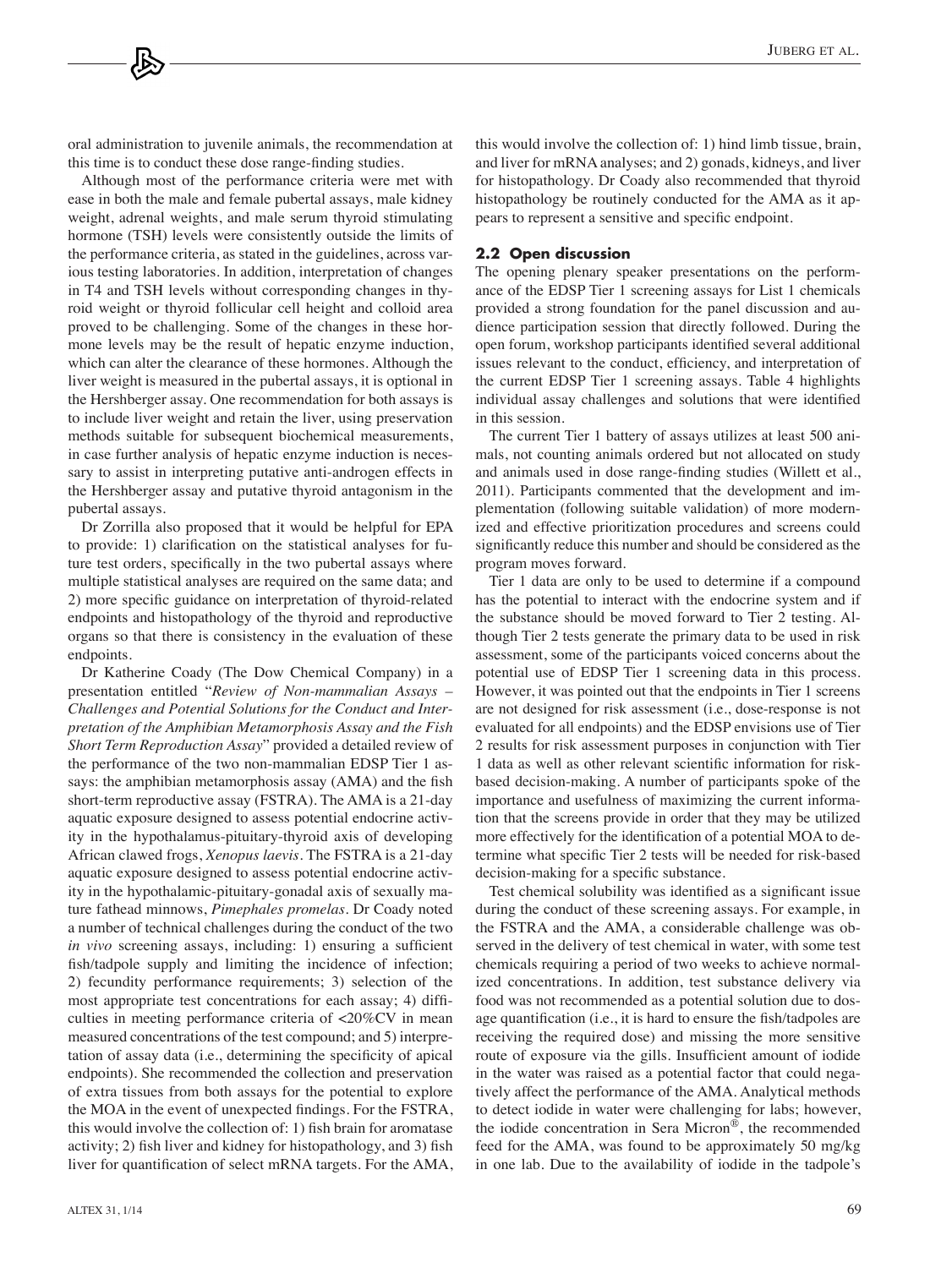# **Tab. 4: Challenges and solutions for each Tier I assay**

| Assay                                                                                                    | <b>Challenges</b>                                                                   | <b>Solution</b>                                                                                                                                                                                                                                                           |  |  |  |
|----------------------------------------------------------------------------------------------------------|-------------------------------------------------------------------------------------|---------------------------------------------------------------------------------------------------------------------------------------------------------------------------------------------------------------------------------------------------------------------------|--|--|--|
| In vitro                                                                                                 |                                                                                     |                                                                                                                                                                                                                                                                           |  |  |  |
| Steroidogenesis<br>(human cell line - H295R)                                                             | 1) QC plate pass/fail                                                               | 1) 96-well format where prochloraz and forskolin can be tested on<br>same plate as test article                                                                                                                                                                           |  |  |  |
|                                                                                                          | 2) Concentration setting                                                            | 2) Run a range-finding study prior to study to determine viability,<br>solubility issues.                                                                                                                                                                                 |  |  |  |
| Aromatase (human<br>recombinant microsomes)                                                              | Assay volume/test tubes                                                             | Allow other formats and flexibility for running the assay providing<br>reference controls and performance criteria still fall within guidelines.                                                                                                                          |  |  |  |
| Estrogen receptor (ER)<br>binding (rat uterine cytosol)                                                  | 1) Source of receptor<br>(recombinant)                                              | 1) Allow other sources for receptor (recombinant estrogen receptor)<br>providing reference controls and performance criteria still fall within<br>guidelines.                                                                                                             |  |  |  |
|                                                                                                          | 2) Buffers and volumes                                                              | 2) Allow other formats and flexibility for running the assay providing<br>reference controls and performance criteria still fall within guidelines.                                                                                                                       |  |  |  |
|                                                                                                          | 3) Additional studies                                                               | 3) Follow up Ki studies to determine false positives.                                                                                                                                                                                                                     |  |  |  |
| Androgen receptor (AR)<br>binding (rat prostate cytosol)                                                 | 1) Source of receptor<br>(recombinant)                                              | 1) Allow other sources for receptor (recombinant androgen receptor)<br>providing reference controls and performance criteria still fall within<br>guidelines.                                                                                                             |  |  |  |
|                                                                                                          | 2) Buffers and volumes                                                              | 2) Allow other formats and flexibility for running the assay providing<br>reference controls and performance criteria still fall within guidelines.                                                                                                                       |  |  |  |
| Estrogen receptor (ER) -<br>(hERa) transcriptional<br>activation (ERTA) - Human cell<br>line (HeLa-9903) | 1) Cell health                                                                      | 1) Plate HeLa-9903 cells in 96-well plates and increase<br>recovery time from 3 to 24 h.                                                                                                                                                                                  |  |  |  |
|                                                                                                          | 2) False positives                                                                  | 2) Addition of ICI 182,780 to each concentration of test material to<br>assist in identification of potential false positives. Change plate<br>format to remove controls from periphery of plate. Increase replicates<br>from 3 to 6 to allow for outlier identification. |  |  |  |
| In vivo                                                                                                  |                                                                                     |                                                                                                                                                                                                                                                                           |  |  |  |
| Hershberger (rat)                                                                                        | Interpretation when test<br>substance is an hepatic<br>enzyme inducer               | Measure liver weight and retain liver for follow-up studies to aid in<br>interpretation when there is an antiandrogen effect. Measure serum<br>testosterone levels.                                                                                                       |  |  |  |
| Uterotrophic (rat)                                                                                       | No challenges identified                                                            |                                                                                                                                                                                                                                                                           |  |  |  |
| Pubertal male (rat)                                                                                      | 1) Interpretation of thyroid<br>responses                                           | 1) Along with measuring liver weight, retain liver for follow-up<br>studies to aid in the interpretation when there are changes in thyroid<br>hormones only; request EPA guidance on interpretation of thyroid<br>effects.                                                |  |  |  |
|                                                                                                          | 2) Statistical approaches                                                           | 2) Request EPA guidance on statistical approaches.                                                                                                                                                                                                                        |  |  |  |
| Pubertal female (rat)                                                                                    | 1) Interpretation of<br>thyroid responses                                           | 1) Along with measuring liver weight, retain liver for follow-up<br>studies to aid in the interpretation when there are changes in thyroid<br>hormones only; request EPA guidance on interpretation of thyroid<br>effects.                                                |  |  |  |
|                                                                                                          | 2) Statistical approaches                                                           | 2) Request EPA guidance on statistical approaches.                                                                                                                                                                                                                        |  |  |  |
| Amphibian metamorphosis<br>(frog)                                                                        | 1) Tadpole Supply                                                                   | 1) Additional breeding pairs may be needed to be able to set a study<br>along a prescribed timeline; it is important to control density and<br>food availability to ensure tadpoles develop accordingly.                                                                  |  |  |  |
|                                                                                                          | 2) Concentration setting                                                            | 2) Run a range-finding study (may need to be prolonged beyond 96 h);<br>0.1x dose separation may be preferred to ensure two treatment levels<br>without overt toxicity.                                                                                                   |  |  |  |
|                                                                                                          | 3) Meeting performance<br>criteria of ≤20% CV in<br>mean measured<br>concentrations | 3) Increase time of equilibration, increase turn-over rate, increase<br>analytical sampling and use time weighted means, use carrier<br>solvent (not preferred); increase stock solution delivery rate<br>(possibly not preferred); increase frequency of tank cleanings. |  |  |  |

一人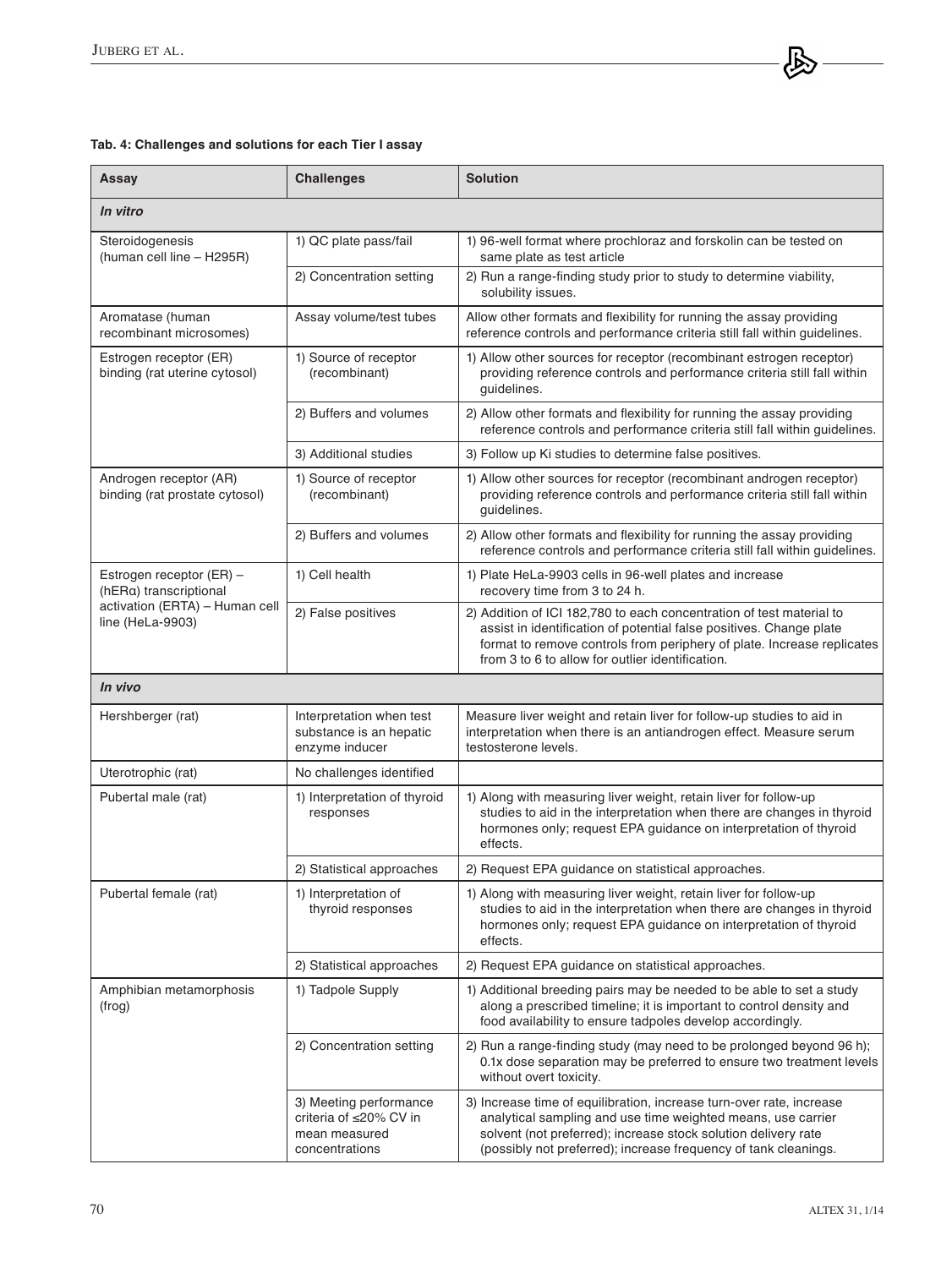| Assay                             | <b>Challenges</b>                                                                   | Solution                                                                                                                                                                                                                                                                    |  |  |  |
|-----------------------------------|-------------------------------------------------------------------------------------|-----------------------------------------------------------------------------------------------------------------------------------------------------------------------------------------------------------------------------------------------------------------------------|--|--|--|
| In vivo                           |                                                                                     |                                                                                                                                                                                                                                                                             |  |  |  |
| Amphibian metamorphosis<br>(frog) | 4) Significant number of<br>tadpoles progressing<br>beyond NF stage 60              | 4) Perform nested statistical analysis if >20% beyond NF stage 60;<br>use early stage 51 to set a study; restrict feeding.                                                                                                                                                  |  |  |  |
|                                   | 5) Study interpretation                                                             | 5) Collect additional tissues in case additional MOA information<br>is needed; recommend performing thyroid histopathology<br>regardless of other study endpoint results.                                                                                                   |  |  |  |
| Fish short-term reproduction      | 1) Sufficient fish supply<br>free of infection                                      | 1) Order additional fish; have several preferred suppliers and<br>an in-house stock of fish in case of infection, clean fish glassware<br>with a mycobacteriocide; pre-screen fish lots via histopathology<br>to check for signs of infection before using fish on a study. |  |  |  |
|                                   | 2) Meeting fecundity<br>performance criteria                                        | 2) Use trays on the breeding platforms to catch eggs and<br>increase feeding regimen.                                                                                                                                                                                       |  |  |  |
|                                   | 3) Concentration setting                                                            | 3) Run a range-finding study (may need to be prolonged beyond 96 h);<br>0.1x dose separation may be preferred to ensure two treatment<br>levels without overt toxicity.                                                                                                     |  |  |  |
|                                   | 4) Meeting performance<br>criteria of ≤20% CV in<br>mean measured<br>concentrations | 4) Increase time of equilibration, increase turn-over rate, increase<br>analytical sampling and use time weighted means, use carrier<br>solvent (not preferred); increase stock solution delivery<br>rate (possibly not preferred); increase frequency of tank cleanings.   |  |  |  |
|                                   | 5) Study interpretation                                                             | 5) Collect additional tissues in case additional MOA information is<br>needed.                                                                                                                                                                                              |  |  |  |

diet, coupled with the fact that the control tadpoles in the AMA developed along expected timelines and generally met the guideline's developmental performance criteria, the amount of iodide in the water was not considered to significantly affect assay performance as iodide was demonstrably available in the tadpole feed.

There was much discussion about the AMA with concern expressed that it only evaluates the physiological effect of thyroid function. It was noted that equivalent information could be obtained from rat pubertal assays, which are considered to be, in general, more sensitive than the AMA. However, in the AMA and FSTRA, there is no first pass metabolism when exposure primarily occurs via the gills; thus, this may represent a unique exposure pathway not represented in the pubertal rat screening assays. The identification or assignment of a specific MOA in the AMA is challenging. For example, several instances of accelerated hind limb development were observed in the AMA which, according to the guidelines, is indicative of thyroid activity. However, for the majority of cases where accelerated hind limb development was observed there was also a lack of associated thyroid histopathology effects. Several participants noted that measurement of thyroid activity represents the most challenging pathway in the EDSP, with no resolution to this issue identified.

The selection of an appropriate maximum tolerated dose or concentration for conducting the *in vivo* assays was an issue discussed in much detail. There was general concern that systemic toxicity could affect a number of endpoints evaluated in these assays. The selection of an MTD for the high dose in these screening assays was a challenge due to the ability of these doses to indirectly induce a significant reproductive effect (e.g., cessation of spawning) during the FSTRA. A number of participants commented that further investigation and allocation of resources were needed to address the role of generalized stress and toxicity on the disruption of endocrine activity in the *in vivo* assays that use dose levels that compromise the physiological state of the animal.

Several additional technical challenges encountered during the conduct of the Tier 1 *in vitro* assays were discussed, including: 1) meeting reference chemical performance, especially for the very weak agonist,  $17\alpha$ -methyltestosterone in the ERTA, 2) guideline constraints for ER and AR competitive binding assays which impact the efficiency of screening (e.g., if laboratories can demonstrate proficiency, allow for modifications in buffers, volumes used in assays, sources of receptors, and perhaps automation), and 3) modifications in the concentration of 22RCH used in the steroidogenesis assay.

Some participants questioned the requirement and value (i.e., biological significance) of conducting *in vitro* assays at high concentrations. It was noted that dose levels tested in cell-based assays need to generate data that are both scientifically relevant and meet EPA guidelines. Importantly as well, *in vitro* assays should include assessment of cytotoxicity, solubility, and other nonspecific *in vitro* effects that could confound interpretation of results, particularly at high concentrations.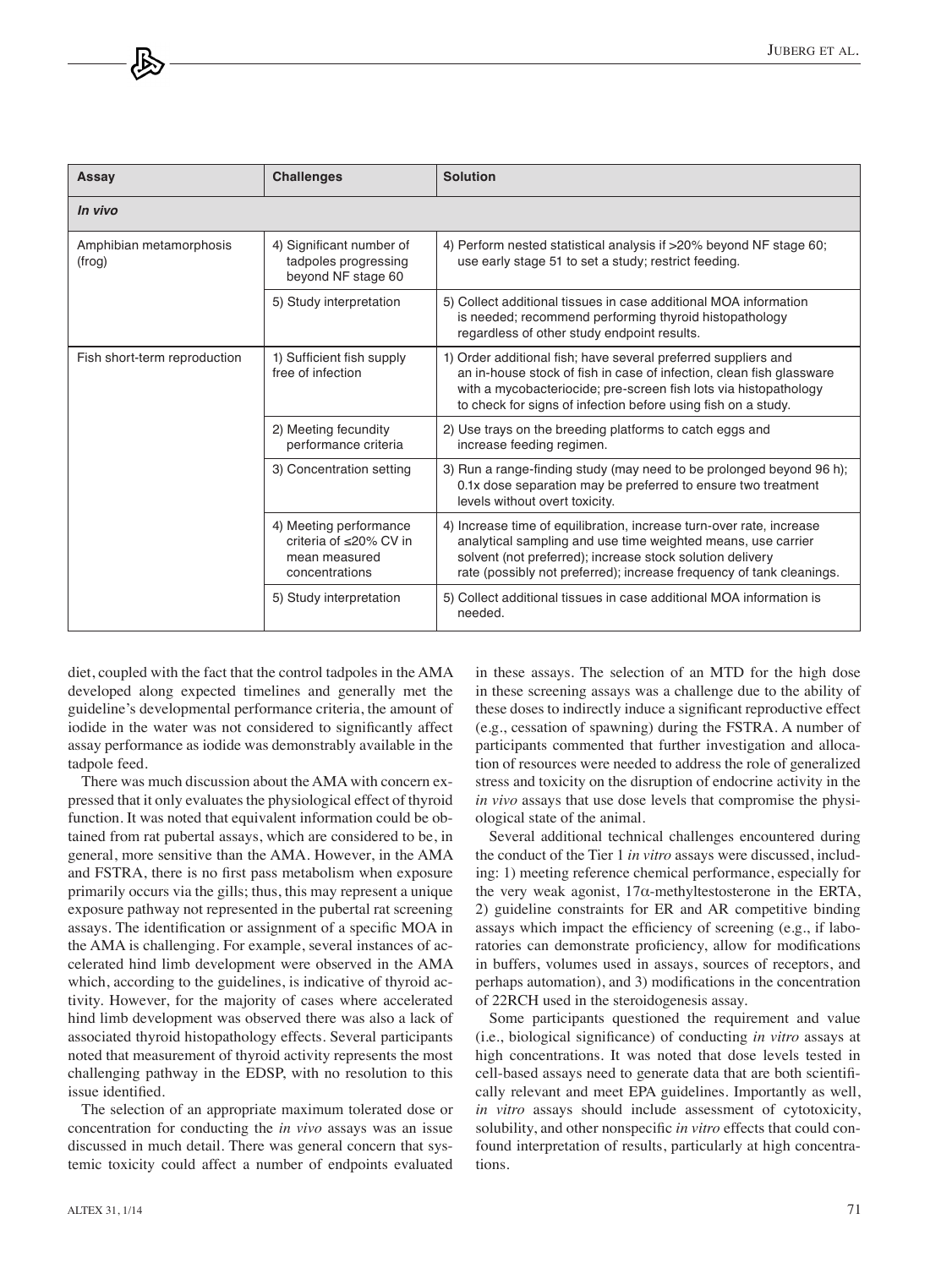# **3 Workshop Session II: Practical applications of Tier 1 data**

#### **3.1 Plenary presentations**

The second session focused on the use of relevant information from the current EDSP Tier 1 screening battery to inform: 1) how to stage Tier 1 screening assays in a more efficient manner; 2) how to use Tier 1 and OSRI to identify potential modes of action; and 3) how to incorporate available information into a weight of evidence (WOE) assessment for evaluating potential interactions with endocrine pathways. General principles of WOE and the EPA's WOE document for evaluating Tier 1 endocrine results were presented and an information framework was introduced that can be used for WOE assessments and/ or differentiating potential MOAs (Borgert et al., 2011b; U.S. EPA, 2011b).

Dr Earl Gray (EPA) in a presentation titled "*A Two-Tiered-Testing Decision Tree for Assays in the USEPA-EDSP Screening Battery: Using 15 years of Experience to Improve Screening and Testing for Endocrine Active Chemicals*" discussed an alternative logic-based decision-tree strategy for staging the EDSP Tier 1 screening assays (Ankley and Gray, 2013). The strategy involves utilizing two *in vivo* assays (e.g., FSTRA and the male rat pubertal assay) as "Gatekeepers." Using this proposed framework, if both assays yield negative results for potential endocrine activity, then a chemical would be considered a low priority for further endocrine evaluation and additional Tier 1 assays would not be conducted. Conversely, if the "gatekeeper" assays detected any positive results, then additional specific Tier 1 assays would be conducted on a case-by-case basis, depending upon the specific estrogen (E), androgen (A), or thyroid (T) signals observed in the two "gatekeeper" assays. This proposed alternative EDSP screening strategy was coined "Tier 0.5" by workshop participants. Dr Gray also discussed the potential value of incorporating a possible "Tier 1.5" screening strategy *in lieu* of moving directly to Tier 2 for chemicals with positive Tier 1 results. He noted that the current challenges in interpreting Tier 1 data concern over-extensive animal use, and the significant costs of Tier 2 assays are compelling reasons for the potential implementation and use of this alternative screening approach. Briefly, Tier 1.5 could be conducted following Tier 1 screening, and utilize additional or refined *in vitro* or short-term *in vivo* assays to confirm equivocal Tier 1 screening results or explore potential effects and modes of action in more detail prior to the selection and initiation of extensive Tier 2 testing. He also cautioned against using pubertal male and female rat data to classify chemicals as potential endocrine disruptors (EDs) when the dosage levels produced overt toxicity or exceeded the MTD, since reduction in terminal body weights greater than 10% of control are clearly associated with reductions in several E, A and T-regulated endpoints (Laws et al., 2007). Dr Gray also noted that some of the endpoints sensitive to E and A are not included in multigenerational assays. These specific endpoints could be added on a case-by-case basis as indicated by the EDSP screening data. In addition, for some effects, the multigenerational assays do not examine a sufficient number of animals to detect the no observed adverse effect (NOAEL) accurately (Blystone et al., 2010).

Dr Sue Marty (The Dow Chemical Company) in a talk titled "*Pulling it Together – Preparing for a Weight of Evidence Assessment on Endocrine Activity*" provided a review of the value of using a transparent WOE and MOA assessment for Tier 1 EDSP screening data. She explained how a WOE approach similar to the approach described by the EPA (U.S. EPA, 2011b) could contribute a robust, scientific method to data evaluation and could provide enhanced confidence in decisions for Tier 2 testing. As part of the WOE assessment, the quality of the scientific information is examined and data are evaluated to determine the extent to which hypothetical effects on the estrogen, androgen and/or thyroid pathways are supported. The WOE assessment integrates information from the EDSP Tier 1 assays and OSRI and examines complementarity across Tier 1 assays, consistency in patterns of effects (including model, dose and duration), coherence across studies, and biological plausibility. Greater weight is given to *in vivo* results than *in vitro* findings. Dr Marty noted that EDSP Tier 1 assays were designed to minimize "false negative" results; therefore, implementation of a WOE approach with Tier 1 data could also confer improved data evaluation by examining patterns of effects across assays. This may provide some assurance of assay specificity (i.e., some control of the false positive rate) and, when appropriate, could provide a more informed approach to tailor Tier 2 testing. Dr Marty stated that a WOE assessment should incorporate Tier 1 EDSP results, as well as previous toxicity data (e.g., the extensive registration data sets required for pesticide active ingredients), and both ToxCast™ data and published literature (i.e., when deemed relevant and reliable). She discussed EPA's proposed signature Tier 1 assay responses (i.e., fingerprints) for compounds acting via different endocrine MOAs. She noted, however, that numerous scenarios are possible, whereby a chemical will not produce the full signature response as identified in the EPA WOE document (EPA, 2011b). Dr Marty stated that, based on a recent case study, it appears that compounds that induce liver enzymes and enhance steroid hormone clearance, a MOA that is not considered an endocrine disruptor MOA in the EDSP, can lead to responses in certain Tier 1 screens that would appear to be indicative of anti-androgenic or anti-thyroid activity.

Dr Christopher Borgert (APT, Inc.), in a presentation titled "*A Weight of Evidence Approach to Examine Endocrine Activity*" provided information on a recently published hypothesis-based WOE framework that utilizes data from Tier 1 screening assays (Borgert et al., 2011a). The methodology is currently undergoing refinement to apply quantitative (relevance) weighting to each endocrine endpoint in the Tier 1 assays, depending on whether an endpoint is: 1) a primary indicator of endocrine activity (i.e., specific for an endocrine MOA hypothesis); 2) a secondary indicator of endocrine activity (responsive to the MOA, but not as specific); or 3) supportive data to be used in conjunction with other evidence. Using this approach, compounds that operate by a specific MOA should affect a number of primary endpoints indicative of this MOA; for example, if a compound is estrogenic through binding to the estrogen receptor, primary indica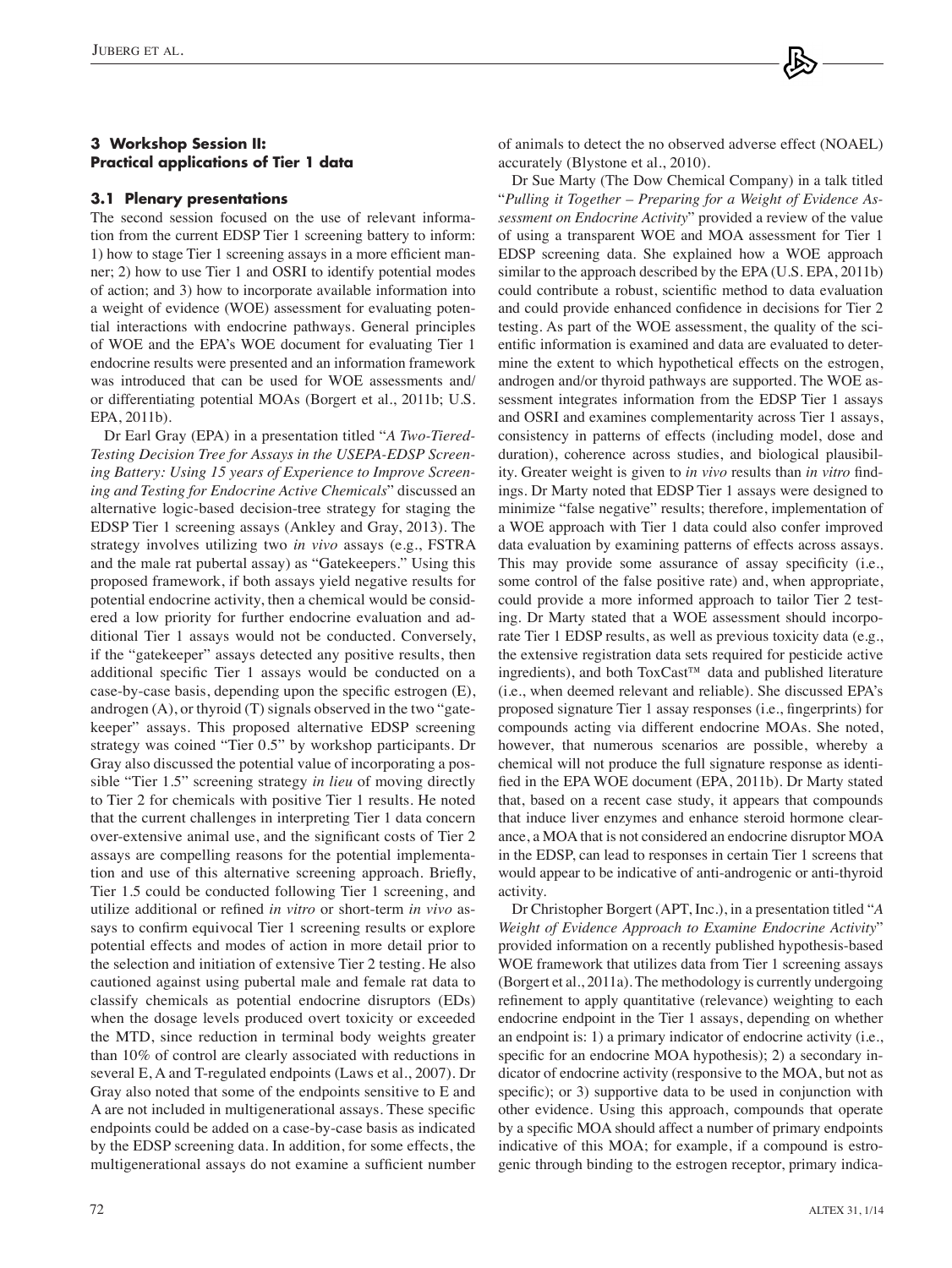tors of this MOA might include a positive uterotrophic assay or increased vitellogenin in male fish. Secondary and supportive endpoints would also be affected, for example, altered estrous cycle pattern/length or reproductive organ weights/histopathology in the female pubertal assay, or altered vitellogenin levels in females, decreased male tubercle scores, and altered reproductive organ histopathology in fish. Alterations in secondary endpoints are expected with this MOA, but are not diagnostic of estrogenicity. If primary endpoints specific for this MOA are not altered, the evidence for this MOA is tenuous. Thus, the relevance of each endpoint is assigned a weight according to its importance for evaluating a specific hypothesis (Borgert et al., 2011a, 2013). Dr Borgert explained that response weighting across various endocrine MOAs is employed in the WOE assessment, in which test chemical responses can be compared to the range of responses elicited by positive and negative control compounds. This proposed WOE approach for the EDSP is designed to be transparent, testable, objective, reproducible, updatable, and biologically plausible.

#### **3.2 Open discussion**

The second open discussion period expanded upon the plenary speaker presentations addressing the practical applications of EDSP Tier 1 data. A broad spectrum of testing strategies and approaches was identified and discussed by the panel discussants and workshop participants.

Exposure and dose were emphasized as two critical issues that should be given increased consideration for future Tier 1 screening programs and decisions regarding the progression to Tier 2 testing. Participants suggested that if the potential for human and wildlife exposure is only minimal, a subset of Tier 1 screening might be deemed appropriate (e.g., focus on mammalian assays and a dosing regimen relative to potential human exposures, and fish/amphibian assays and a dosing regimen for wildlife exposures) or additional Tier 2 testing might not be warranted.

The idea of incorporating a critical systematic evaluation of existing Tier 1 data and OSRI prior to the implementation of Tier 2 testing in multiple species was endorsed by many of those who spoke. This type of evaluation could identify issues related to complementarity and consistency that should be addressed prior to launching Tier 2 studies and/or enable the development of a modernized, tailored testing approach (e.g., identification of data gaps in Tier 1.5) for each chemical prior to any Tier 2 testing. Similarly, it was suggested that conducting a systematic review of the Tier 1 results for List 1 compounds prior to screening EDSP List 2 compounds could avoid costly and potentially unnecessary testing procedures.

Many participants commented positively on the proposed Tier 1.5 screening strategy described by Dr Gray. The potential adaptation of a tailored, purpose-fit approach was considered a desirable alternative strategy that could refine the currently sizable (and time-consuming) testing processes included in Tier 2. However, it was noted that while EPA may be amenable to tailored testing strategies, the incorporation of this alternative approach into existing guidelines and regulatory structures could be time-consuming.

Others thought that the implementation of additional tiers of testing (e.g., Tier 0.5 or Tier 1.5) would facilitate a more stringent evaluation of the data generated from the screening (Tier 1) assays. For example, conducting the assays in a particular order (e.g., initiate *in vivo* assays first, then follow up with *in vitro* assays as needed based on mechanistic signals) and staged over an appropriate period of time. This process could aid in making more informed decisions regarding the test chemicals.

The presentation by Dr Borgert of an alternative WOE approach for assessing endocrine activity generated engaged participant discussion. Some participants commented that it is a highly transparent, structured strategy that promotes the consistent facilitation of Tier 1 data. Several participants indicated that analysis of Tier 1 data utilizing this approach would greatly enhance decision making for Tier 2 testing. Finally, a decision matrix that all stakeholders can utilize to ultimately generate the same or consistent results was considered an important requirement going forward.

Concern regarding the absence of thyroid-sensitive endpoints in the current Tier 2 rat two-generation reproductive toxicity study (OCSPP 870.3800) was discussed and participants thought that a test measuring these endpoints was important. It was noted that the EPA has some latitude in the requirements for Tier 2 testing and, therefore, a pre-/postnatal thyroid assessment (U.S. EPA, 2005) could be required in Tier 2 for potential thyroid-active compounds. Alternatively, the extended one-generation reproductive toxicity study (EOGRTS), which includes thyroid evaluations, is an accepted Tier 2 test (OECD, 2012). Given the importance of thyroid hormone for brain development, further tests for thyroid activity may be warranted.

Several participants expressed concern regarding the upcoming progression from Tier 1 to Tier 2 testing for some List 1 chemicals and it was suggested that it might be worthwhile to consider how to incorporate exposure information into these decisions. This approach would provide a more relevant, tailored strategy for deciding which chemicals advance to Tier 2 testing. Recognizing the slow progress (and high cost) of the EDSP since its inception, an underlying objective expressed by many participants was the desire to have a more streamlined, cost-effective, and science-based approach for Tier 2.

Several participants commented that the assessment and application of alternative methods that are frequently discussed these days (e.g., ToxCast™, Tox21, adverse outcome pathways) could eventually replace Tier 1 assays, provided scientific validation of alternative approaches has been achieved to inform regulatory decision-making. It was noted that there is a proposal to use  $ToxCast^m$  approaches (i.e., EDSP21) to prioritize compounds for EDSP Tier 1 screening of potential E, A, and T activities and, if possible, to eventually replace certain Tier 1 assays with ToxCast™ assays. Work towards these goals is ongoing and has been budgeted in the FY2014 EPA budget. If the validity and predictiveness of ToxCast™ is confirmed, ToxCast™ results may be used at some future date to focus further evaluation using a subset of Tier 1 EDSP assays based on pathway interactions or to replace Tier 1 assays entirely (EPA, 2011a).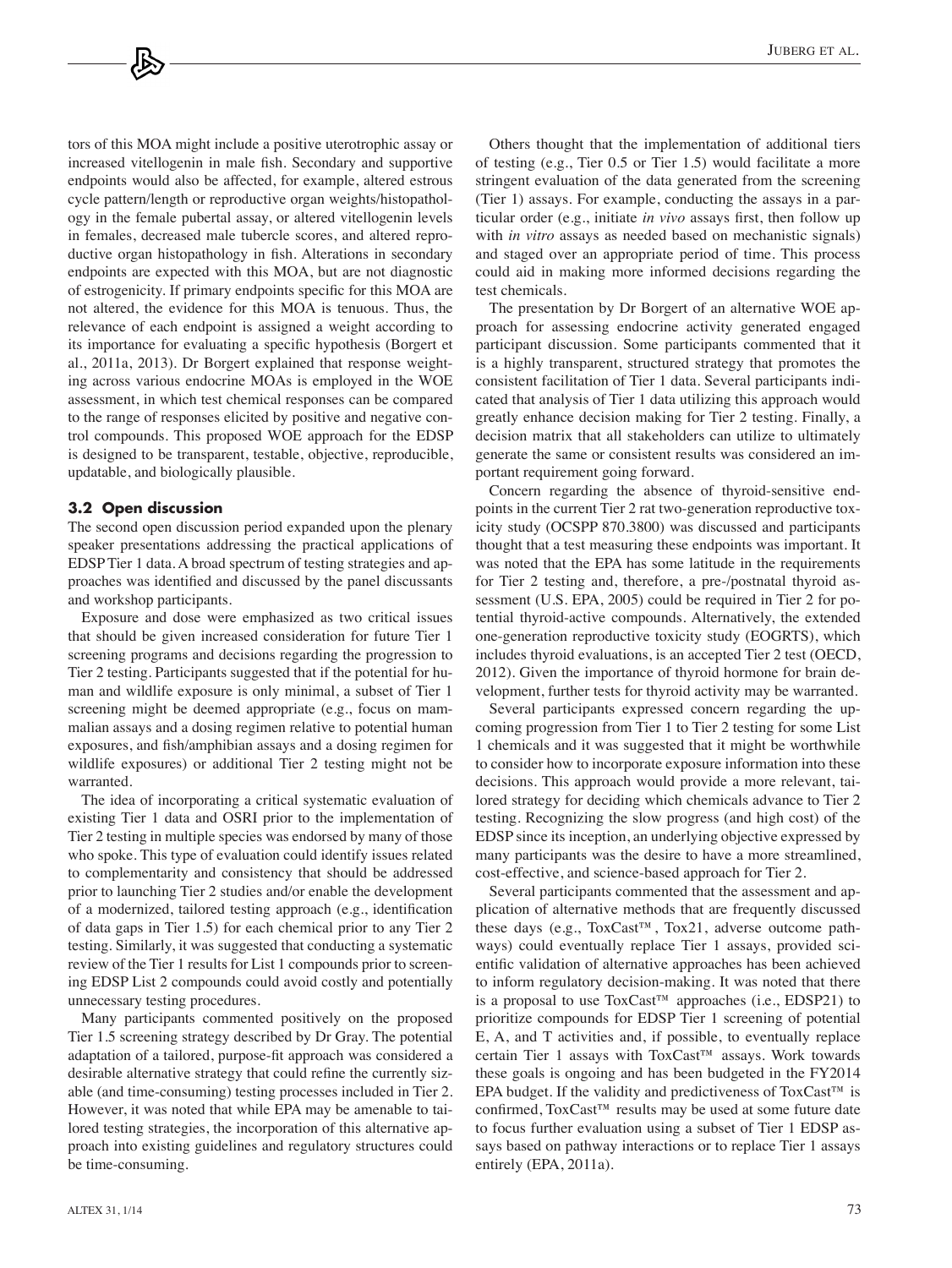# **4 Workshop Session III: Considerations in the future of endocrine testing**

In 2012 the EPA announced plans for an EDSP for the 21<sup>st</sup> Century (EDSP21) that outlines a multi-year transition from the current EDSP Tier 1 screening battery and Tier 2 tests to a more efficient use of computational toxicology and HTS *in vitro* assays (EPA, 2011a). The initial goal of EDSP21 is to bring forward a rapid, biologically-based approach for EPA to use for prioritization of chemicals to enter into the EDSP. The ultimate objective is to replace some, if not all, of the existing EDSP assays and thereby significantly reduce animal use and economize on time and testing costs. The third session of the workshop provided perspectives on ways to improve the future of endocrine screening and the promise of *in vitro* high-throughput analyses and computational toxicology, toxicity pathways, and prediction models for this purpose. The promises, opportunities, challenges, and concerns associated with the tools and approaches to implement the NRC (2007) report, "*Toxicity Testing in the 21st Century: A Vision and a Strategy*," have been widely discussed and debated in recent years. One goal of this session was to provide some perspective on how the future of endocrine screening and testing is being shaped by the integration of new tools currently being developed.

## **4.1 Plenary presentations**

Dr David Dix (EPA), in a presentation titled "*EPA ToxCast HTS Assays and Prediction Models for Estrogen, Androgen, Thyroid and Steroidogenesis Pathways*", commenced with a brief overview of current EPA activities pertaining to the EDSP. He noted that the EPA is currently:

- 1) Reviewing the Tier 1 results from the 52 substances that have competed EDSP Tier 1 screening and conducting WOE evaluations to determine potential interactions with endocrine systems and whether a chemical warrants further evaluation in specific Tier 2 tests.
- 2) Finalizing the interlaboratory validation of Tier 2 test protocols to be used to determine adverse effects and dose response for risk assessment for those substances that warrant specific Tier 2 testing based on EDSP Tier 1 results.
- 3) In the process of finalizing a second list of substances to undergo EDSP Tier 1 screening; these substances were selected based on indications of presence in drinking water. EPA is finalizing procedures to begin issuing orders to conduct Tier 1 screening for these chemicals.
- 4) Working to bring forward and validate advanced approaches (ToxCast™ methods) to be used in future rounds of prioritization to select chemicals to undergo EDSP Tier 1 screening.

Dr Dix described the coordinated collaboration currently underway between the EDSP and the EPA's Office of Research and Development to identify computational toxicology-based approaches for chemical prioritization, and to develop more efficient approaches for assessing a chemical's potential to interact with EAT and steroidogenesis systems. The EPA's ToxCast™ research project is currently utilizing rapid, automated methods (i.e., high-throughput screening [HTS] assays) and computational modeling to evaluate endocrine activity. Dr Dix discussed how ToxCast™ chemical screening methods (and other HTS assays) might ultimately replace one or more of the current assays in the Tier 1 screening battery, and thereby increase the speed and efficiency of screening for potential endocrine activity, while significantly reducing animal use.

The Hamner Institutes is developing case study approaches using fit-for-purpose *in vitro* toxicity pathway assays as the basis for risk assessments (Bhattacharya et al., 2011). Dr Melvin Andersen, in a talk titled "*Tier 1 and Done: Developing in vitro Cell-based Assays of Endocrine Pathways Sufficient by Themselves for 21st Century Risk Assessment*", provided an overview of promising research by the Hamner Institutes to design scientifically robust prediction models to elucidate dose-response behaviors at low, environmentally relevant levels of exposures that would be considered sufficient for safety assessments with estrogenic compounds without utilizing whole animal toxicity studies<sup>2</sup>. He noted that the overall goal of this research program is to provide "validated" *in vitro* assays for estrogen pathways in human uterine cells through the utilization of molecular probes to elucidate pathway dynamics, cellular perturbations, and reverse toxicokinetics to predict regions of safety for exposures to specific compounds. Dr Andersen outlined ongoing research activities with Ishikawa cells, i.e., a human uterine adenocarcinoma cell line, including: 1) the enumeration of data streams to map the estrogen signaling pathway for compounds that selectively activate estrogen receptor (ESR)1, ESR2, G proteincoupled estrogen receptor, and membrane forms of ESR1; 2) analyses of the initial structure of the multi-receptor; 3) investigation of computational systems biology pathway models; and 4) analyses of risk/safety assessment directions provided by a detailed understanding of pathway architecture.

Dr Thomas Hartung (Johns Hopkins University and University of Konstanz), in a presentation titled "*Mapping the Human Toxome by Systems Toxicology – Using ED as a Proof of Concept*", provided information on a developing public database of pathways of toxicity to promote modern technologies to enable greater scientific collaboration and exchange. Termed the "Human Toxome"<sup>3</sup>, this comprehensive pathway list could also be incorporated with: 1) an annotation of cell types, species, toxicant classes, and hazards to these pathways; 2) information on systems toxicology approaches; and 3) an *in vitro* to *in vivo* extrapolation by reverse dosimetry. The Center for Alternatives to Animal Testing (CAAT) is directing the Human Toxome Project via funding from a transformative research grant from the National Institutes of Health. The project, which is currently utilizing pro-estrogenic endocrine disruption as its test case, involves a close collaboration with EPA ToxCast™, The Hamner Institutes, Agilent, and several other members of the  $Tox21$  panel<sup>4</sup>.

<sup>2</sup> <http://www.thehamner.org/tt21c>

<sup>3</sup> <http://humantoxome.com>

<sup>4</sup> The Toxicology in the 21st Century (Tox21) program is a federal collaboration involving National Institutes of Health (NIH), Environmental Protection Agency (EPA), and Food and Drug Administration (FDA). This collaboration is aimed at developing better toxicity assessment methods to quickly and efficiently test whether certain chemical compounds have the potential to disrupt processes in the human body that may lead to adverse health effects.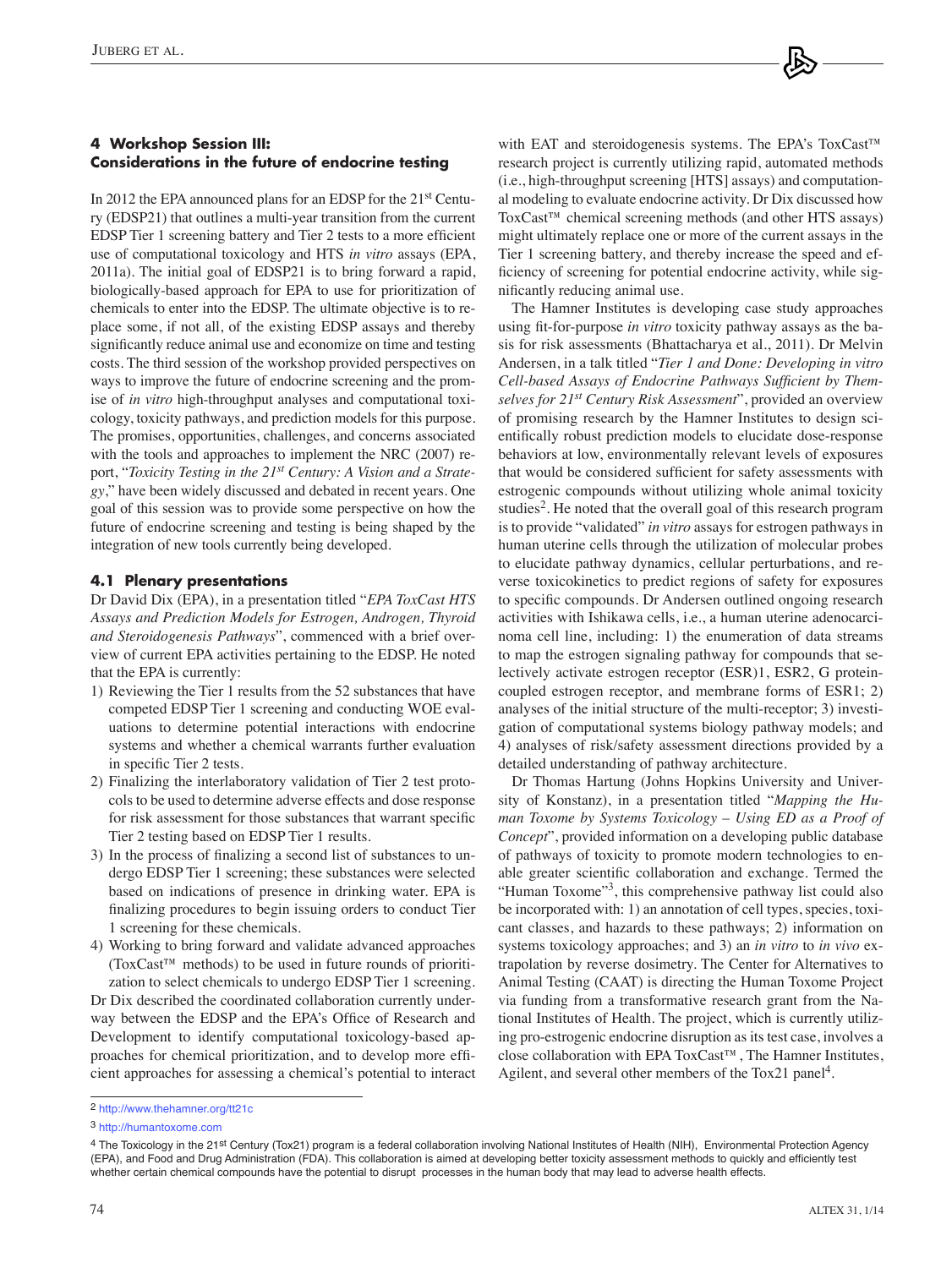Dr Hartung also provided an overview of the "Pathways of Toxicity" research program at Johns Hopkins University and the Evidence-based Toxicology Collaboration (EBTC).<sup>5</sup> The EBTC is a synergy of U.S. and European stakeholders aimed at developing tools of evidence-based medicine for toxicology. Dr Hartung stated that Tox21, the Human Toxome project, and the EBTC could provide a credible approach to build upon new knowledge and techniques to revamp regulatory toxicology.

Dr Catherine Willett (The Humane Society of the United States), in a presentation titled "*The Future of Endocrine Screening: An Animal Welfare Perspective*", described the current two-tiered structure of the EPA's EDSP as resource-, labor-, and animal-intensive. She noted that the eleven Tier 1 screens currently use more than 500 animals per assessment (not including a range-finding study), with several thousand more (in multiple species) required for future Tier 2 testing. She described a number of issues with the current approach, including: 1) insufficient opportunity for chemically-relevant tailoring of specific studies or the battery; 2) the generation of large amounts of data, only some of which is applicable for regulatory use; 3) a lack of predictivity; and 4) coverage of only a subset of endocrine effects. Dr Willett proposed a multi-tiered approach, similar to the Endocrine Disrupter Testing and Assessment (EDTA) Framework of the  $OECD<sup>6</sup>$  to improve the current EDSP structure (Willett et al., 2011). The proposed system would enable increased opportunities for chemical specific assessment by sequentially evaluating: 1) all existing information (e.g., physiochemical); 2) potential MOA; 3) tests for potential effects in complex systems or multiple MOA; and 4) assays measuring adverse outcomes and dose-response. She noted that the adoption of such a structure could allow the incorporation of new methods and assessment tools as they are developed, including the screening tools offered by EPA's CompTox and ToxCast™ programs that can cover a broader range of doses and biological effects, facilitating the transition from the current Tier 1 assays to the envisioned fully *in vitro* Tier 1 battery.

Dr Lisa Ortego (Bayer CropScience), in a talk titled "*Road Map for Building Scientific Confidence in HTP Assays*", outlined a framework approach for a proposed validation strategy that could provide necessary evidence for the acceptance of high-throughput screening (HTS) assays and prediction models for regulatory applications pertaining to endocrine screening and testing. She noted that although HTS assays are generally considered the future of endocrine evaluation, there has yet to be an agreed framework for developing the scientific confidence in these assays and in fact, to date, validation is lagging behind. Recently, Patlewicz et al. (2013) described the Institute of Medicine Biomarker Framework (IOM) and the OECD QSAR Validation Strategy as models that could be adapted to provide guidance on the required validation for HTS assays. Relevant elements of these approaches that are applicable to establishing scientific confidence in HTS assays and prediction models include: 1) a scientific and regulatory

purpose for the assay; 2) a detailed protocol including both positive and negative controls; 3) the limitations of the assay in relation to reliability and reproducibility; 4) the chemical domain of applicability; and 5) *a priori* criterion for interpretation and a defined algorithm for predictivity. Dr Ortego pointed out that prediction models should be developed and evaluated using appropriate training sets with data criteria, filters, and algorithms each disseminated to ensure 100% transparency. Dr Ortego stated that enhanced communication through peerreviewed publications, greater use of independent scientific advisory boards, and systematic collaborative reviews could aid in this proposed validation process.

Dr Thaddeus Schug (NIEHS), in a talk titled "*Designing the Next Generation of Sustainable Chemicals*", outlined an endocrine disruption testing protocol to be utilized by chemists in the design of new chemicals (Schug et al., 2013). A central goal of green chemistry is to identify potential hazards during the design of new chemicals. Dr Schug's perspective was that endocrine disruption is a type of hazard that has been inadequately addressed by both those developing new chemistries and regulatory bodies. He noted that the proposed protocol, termed "The Tiered Protocol for Endocrine Disruption (TiPED)", was created under the oversight of a scientific advisory committee composed of representatives from both green chemistry and environmental health sciences. It consists of a five-tiered testing system and includes: 1) broad *in silico* evaluation; 2) high-throughput cellbased screening assays; and 3) whole organism based assays. In addition, the fluid nature of the protocol allows for the incorporation of new, modernized assays as the science advances. Dr Schug stated that this voluntary testing protocol could be a dynamic tool to facilitate the efficient and early identification of potentially problematic chemicals, thus reducing potential risks to public health (Birnbaum, 2013).

#### **5 Sessions III and IV: Open discussions**

The Session III speakers formed a panel and engaged the participants in a question and answer period following their presentations. This allowed the speakers to interact with the attendees and provide perspective on how the future of EDSP may be shaped by the integration of Tox21 initiatives and approaches. In Session IV all workshop attendees were provided a final, extended opportunity to share their experiences, perspectives, and concerns regarding the current and future components of the EDSP.

The Session IV discussion period was preceded by Dr James Lamb (Exponent Inc.) who provided some comments to help focus the participants' remarks to the previously highlighted issues from the plenary talks and earlier discussions. He noted that the EDSP Tier 1 battery is currently a valuable strategy for screening chemicals and it would be impractical to ignore these assays going forward. He stated that the strategy could be reevaluated upon future validation of ToxCast™; however, at the

<sup>5</sup> <http://www.ebtox.com>

<sup>6</sup> [http://bit.ly/1hVnn6T](http://www.ebtox.com)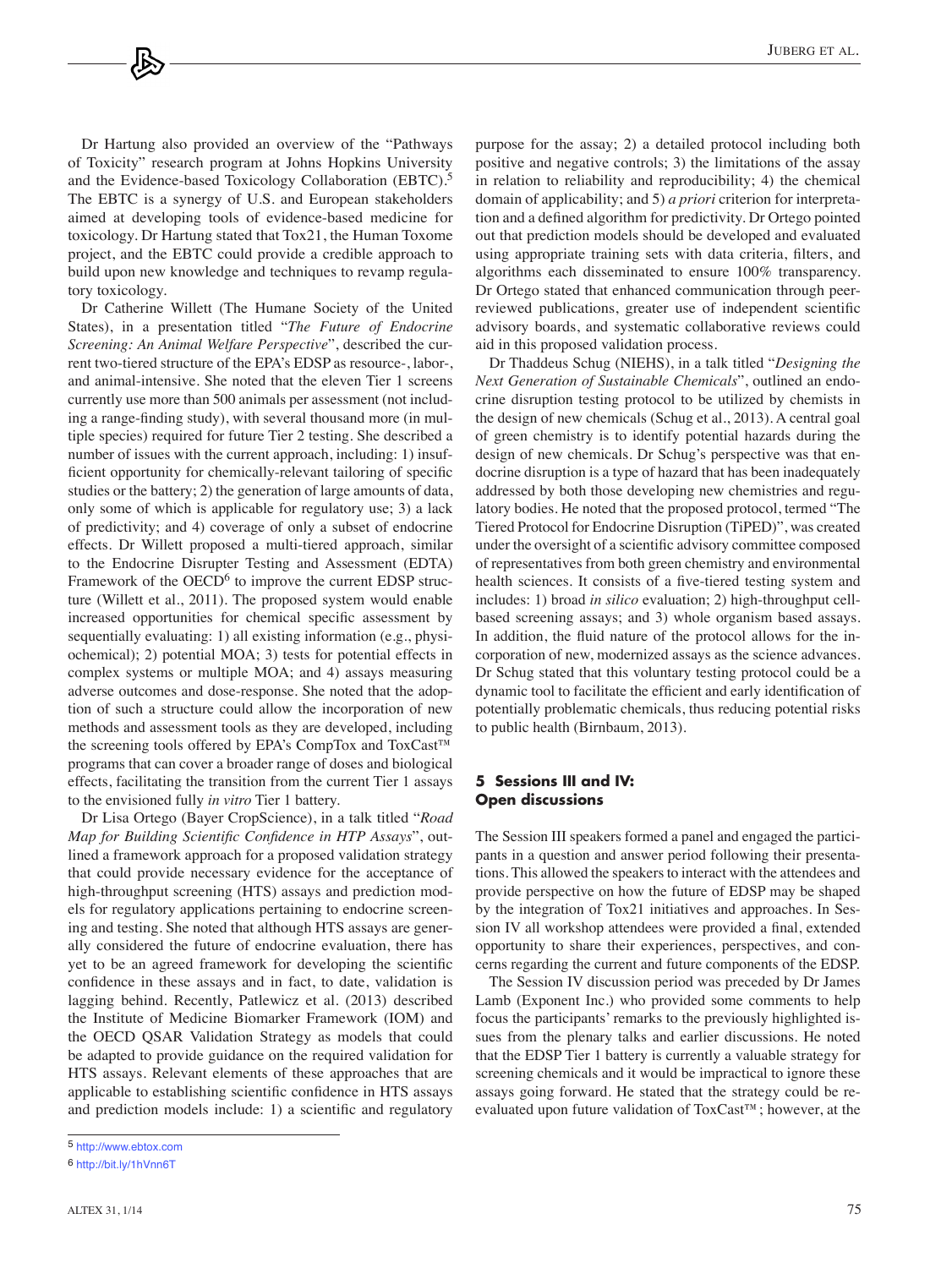present time it is impossible to ignore physiological systems, and that MOA information alone can lead to further studies useful in the prediction or prevention of adverse effects. Dr Lamb also highlighted several other important issues including: 1) the need for continued modernization of methods; 2) the need for improving the conduct of range-finding studies; 3) associated study design issues for selected assays (i.e., inability to obtain spermatogenesis information from an immature male); and, 4) the consideration of an organized WOE assessment approach to match data with potency.

The workshop discussion sessions were far-ranging and were not restricted to specific topics. Although the discussions did not occur in any particular order, several common themes emerged during the discussion, and these themes are used below to present a summary of the discussions and recommendations.

# **5.1 High Throughput Screening and alternative methods**

Participants envisioned that HTS assays and adverse outcome pathways could be applicable to both mammalian and nonmammalian animal models. It was noted that the EPA is funding grants directed towards the development of adverse outcome pathways and endocrine assays in fish and invertebrate models. Similar studies are currently being conducted in the EPA ToxCast<sup>™</sup> (ToxCast 1.2) with a subset of Tox21 chemicals in *C. elegans*7.

A participant suggested that a more focused, hypothesisdriven approach to toxicology could aid in future acceptance of *in vitro* HTS assays examining molecular pathways of toxicity. The ability, or lack thereof, of HTS approaches and *in vitro* assay systems to account for metabolism was noted and as such these assays intrinsically only investigate the parent compound. Therefore, it was postulated that the "true exposure" to the active agent (i.e., the active metabolite) could be missed. A critical understanding and knowledge of the distribution of chemicals and how *in vitro* testing assays relate to *in vivo* target systems would be required. It was noted that enhanced predictive tools and stringent validation practices would be necessary to achieve future regulatory acceptance of molecular pathways for toxicity testing, as well as for hazard and risk assessments.

Some participants commented positively on the transparency of the EPA ToxCast™ program, but noted that increased clarity on the types of methods utilized in the program would be beneficial. One attendee voiced concerns over the ability of the ToxCast™ program to ultimately predict adverse effects/outcomes and hazards, noting that the anticipated timeline for the introduction of a fully mechanistic approach for toxicity testing is still some decades away. Others mentioned that making the data generated by ToxCast™, EDSP, and other related programs publicly available would be beneficial to advance the development of new and improved methods (and validation of prediction models). One person mentioned that the EPA has been amenable and actively interested in discussing various potential approaches the EPA is considering for use in modern toxicity testing with registrants and others.

Participants commented that the development, validation, and implementation of modernized alternative methods that reduce, refine, and replace the use of animals should be a goal of the screening and testing program. Improved venues for stakeholder engagement on EDSP HTS approaches with the EPA were suggested in order to advance the development and application of such methods into the EDSP. In addition, it was suggested that the participation by EPA and stakeholders in the OECD activities on adverse outcome pathways and Integrated Approaches to Testing and Assessment (IATA) would be an important means to promote sharing of lessons learned and help catalyze transition from conventional testing to Tox21 based approaches over time as the science evolves and as experience is gained.

## **5.2 Utilization of exposure information**

The attendees discussed that explicit consideration of human and ecological exposure potential could be valuable to aid in prioritization for the EDSP. A number of participants commented that they were pleased to learn that current research collaborations (e.g., EPA ExpoCast, Hamner Institutes) are being focused at improving exposure assessment and reverse dosimetry screening of high-throughput assays (i.e., Wetmore et al., 2012). These types of efforts show promise for use in priority setting and ultimately for screening-level safety assessment purposes. Some participants emphasized that the prioritization of such large numbers of chemicals requires some quantitative assessment of exposure and possibly additional tools for use in evaluating the large numbers of chemicals in EPA's proposed EDSP universe. Exposure information is needed to facilitate risk-based decision making and could be used to assign lower priority for additional EDSP screening or testing where exposure is minimal or there is a greater margin between exposure and effect levels.

A number of attendees discussed consideration of available information on human biomonitoring data and thought this essential to enable better-informed testing going forward. It was noted that human biomonitoring levels for several hundred chemicals are already available and extensive work has been published on approaches that enable human biomonitoring data to be interpreted in a risk context (Aylward et al., 2013; Wambaugh et al., 2013). Workshop participants noted that the implementation and use of biomonitoring/exposure (i.e., internal dose) could provide greater understanding and a better means to compare the significance of concentrations responsible for exerting effects *in vitro* with respect to the internal doses that produce responses in *in vivo* studies.

Several participants stated that the EPA recognizes the importance of chemical "use" data submitted to EPA under the EDSP. However, it was noted that while summary results can be communicated by EPA, dissemination of the detailed data may be limited by proprietary restrictions.

## **5.3 Other issues**

Looking more broadly at toxicology and risk assessment issues – beyond Tier 1 screening and the EDSP – several individuals identified and discussed a number of specific opportunities and/

<sup>7</sup> <http://www.epa.gov/pesticides/ppdc/testing/feb09/toxcast-presentation.pdf>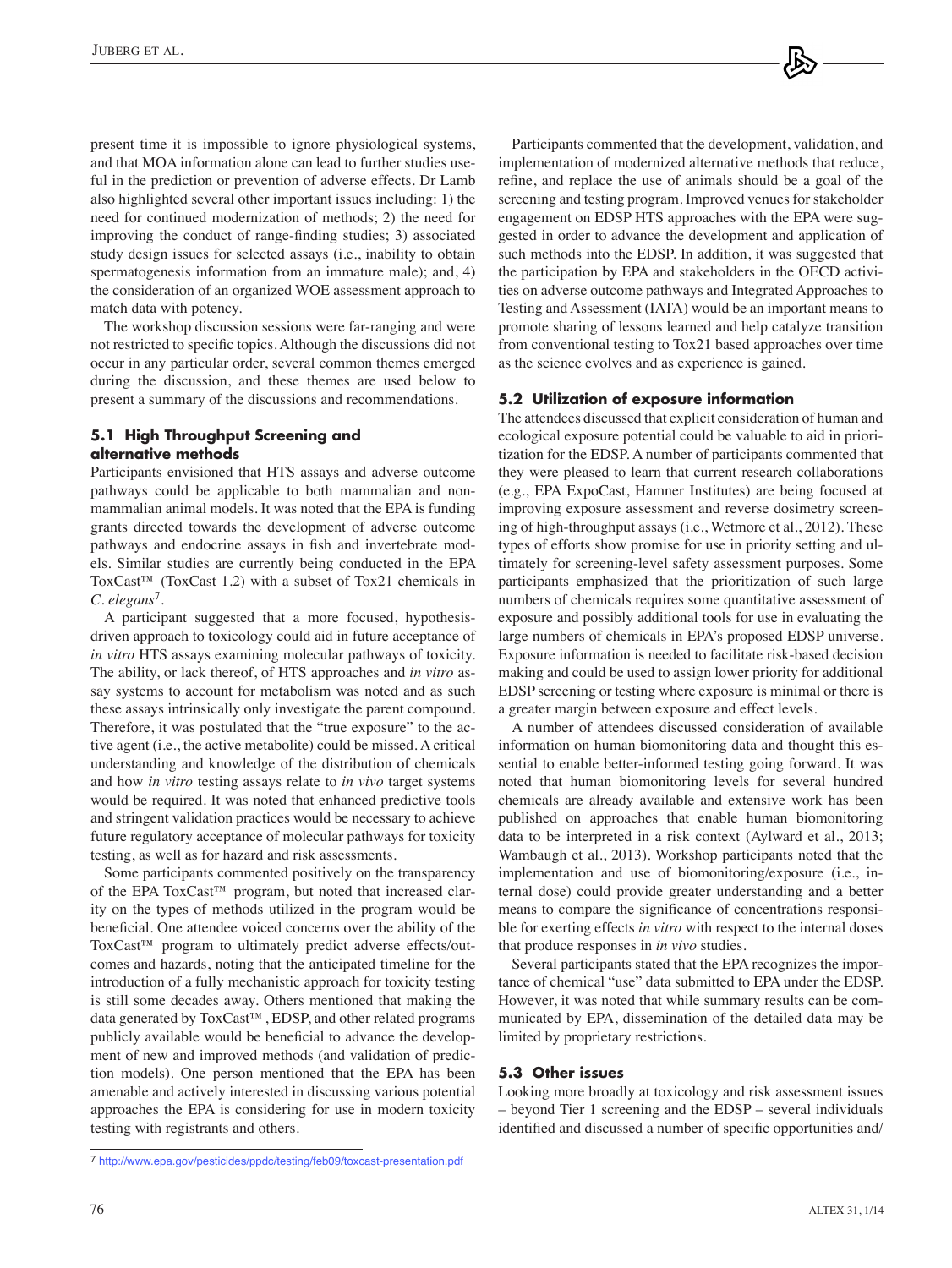or challenges for the future, including the necessity of developing a "common language" and systematic approach for the discussion of mechanistic pathways. Others mentioned that an issue for current and future evidence-based toxicological approaches is the appropriate utilization of all available information for determining probabilistic risk assessment processes. The condensation of available information into an appropriate, manageable structure represents an ongoing significant challenge.

An attendee was concerned that a positive EDSP screening might result in companies substituting other chemicals that might have other toxicities. Other participants noted that many companies already have established strategies (e.g., battery or tiered approaches) early in their new chemical developmental process to avoid this potential.

Several participants questioned the relative impact of the EDSP on the European classification program, which is not risk based. In particular, concern was expressed that European regulatory authorities might consider the results of the EDSP Tier 1 screening studies sufficient to classify chemicals and support recommendation for specific chemical bans even though risk assessment is not the purpose of Tier 1 screening.

#### **5.4 Improving the EDSP**

The need for a critical review and update of current EPA EDSP Tier 1 test guidelines, with a focus on improving test method procedures to enhance data quality and/or relevance, was suggested. It was noted that, based on the experience gained with the first set of 52 substances, several current EPA guidelines have serious shortcomings and may be outdated and/or superseded by more recent improved methods or procedures. Recognizing that the EPA is aware of this issue, workshop participants thought it prudent that current EPA 890-series test guidelines be appropriately revised prior to requiring further screening of additional chemicals. The need for a guideline detailing a definitive approach to dose setting was discussed and supported by several of those who spoke, who noted that this would be particularly useful for those Tier 1 screens that have current technical challenges.

Some participants thought that a robust WOE approach could align available Tier 1 data with potency and exposure information to better inform decisions about what, if any, specific additional Tier 2 testing would be warranted. Several participants spoke favorably about the proposed logic-based decision-tree strategy that could tailor EDSP Tier 2 testing. It was suggested that stakeholder groups could design structured case studies around specific screens in order to determine which would be conducted, as well as the content/data that would be generated.

The ensuing discussion raised the question of whether additional EDSP Tier 1 screening should be put on hold for a year or so while the current battery of Tier 1 screens (and the assessment process for WOE) is evaluated and improved. Additional discussion centered on the proposed two-assay "gatekeeper" approach (e.g., Tier 0.5) as a possible improvement to the staging and conduct of the current EDSP Tier 1 battery. Numerous participants commented that they thought the "gatekeeper" approach represents a useful and practical proposal that could more rapidly and cost-effectively differentiate substances with

ALTEX 31, 1/14 77

little to no significant EAT activity from substances with positive EAT activity; additional screening could then be focused on the subset with positive activity. Some suggested that the EPA allow stakeholders to start future EDSP screening with just these two *in vivo* assays, with chemicals yielding negative results placed into a "HOLD" box with no further EDSP screening required, and those with positive response subjected to the specific additional Tier 1 assays indicated by the specific EAT endpoint responses observed.

Participants agreed that collaboration, coordination, and communication amongst the regulatory community and stakeholders is vital to ensure continued progress in development and application of HTS assays and computational profiling prediction models for improving both the EDSP and understanding of a chemical's potential for influencing endocrine activity.

#### **References**

- Ankley, G. T. and Gray, L. E. (2013). Cross-species conservation of endocrine pathways: A critical analysis of tier 1 fish and rat screening assays with 12 model chemicals. *Environ Toxicol Chem 32*, 1084-1087.
- Aylward, L. L., Kirman, C. R., Schoeny, R., et al. (2013). Evaluation of biomonitoring data from the CDC National exposure report in a risk assessment context: perspectives across chemicals. *Environ Health Perspect 121*, 287-294.
- Bhattacharya, S., Zhang, Q., Carmichael, P. C., et al. (2011). Toxicity testing in the 21<sup>st</sup> century: Defining new risk assessment approaches based on perturbation of intracellular toxicity pathways using the p53 DNA-damage and repair pathway as a prototype. *PLoS One 6*, e20887.
- Birnbaum, L. S. (2013). Designing safer chemicals. *Environ Health Perspect 121*, a9.
- Blystone, C. R., Kissling, G. E., Bishop, J. B., et al. (2010). Determination of the di-(2-ethylhexyl) phthalate NOAEL for reproductive development in the rat: importance of the retention of extra animals to adulthood. *Toxicol Sci 116*, 640-646.
- Borgert, C. J., Mihaich, E. M., Ortego, L. S., et al. (2011a). Hypothesis-driven weight of evidence framework for evaluating data within the U.S. EPA's Endocrine Disruptor Screening Program. *Regul Toxicol Pharmacol 61*, 185-191.
- Borgert, C. J., Mihaich, E. M., Quill, T. F., et al. (2011b). Evaluation of EPA's tier 1 endocrine screening battery and recommendations for improving the interpretation of screening results. *Regul Toxicol Pharmacol 59*, 397-411.
- Borgert, C. J., Stuchal, L. D., Mihaich, E. M., et al. (2013). Relevance weighting of Tier 1 EDSP endpoints by rank ordering, in preparation.
- Freyberger, A., Ellinger-Ziegelbauer, H., and Krötlinger, F. (2007). Evaluation of the rodent Hershberger bioassay: testing of coded chemicals and supplementary molecular-biological and biochemical investigations. *Toxicology 239*, 77-88.
- Laws, S. C., Yavanhxay, S., Cooper, R. L., et al. (2006). Nature of the binding interaction for 50 structurally diverse chemicals with rat estrogen receptors. *Toxicol Sci 94*, 46-56.
- Laws, S. C., Stoker, T. E., Ferrell, J. M., et al. (2007). Effects of altered food intake during pubertal development in male and